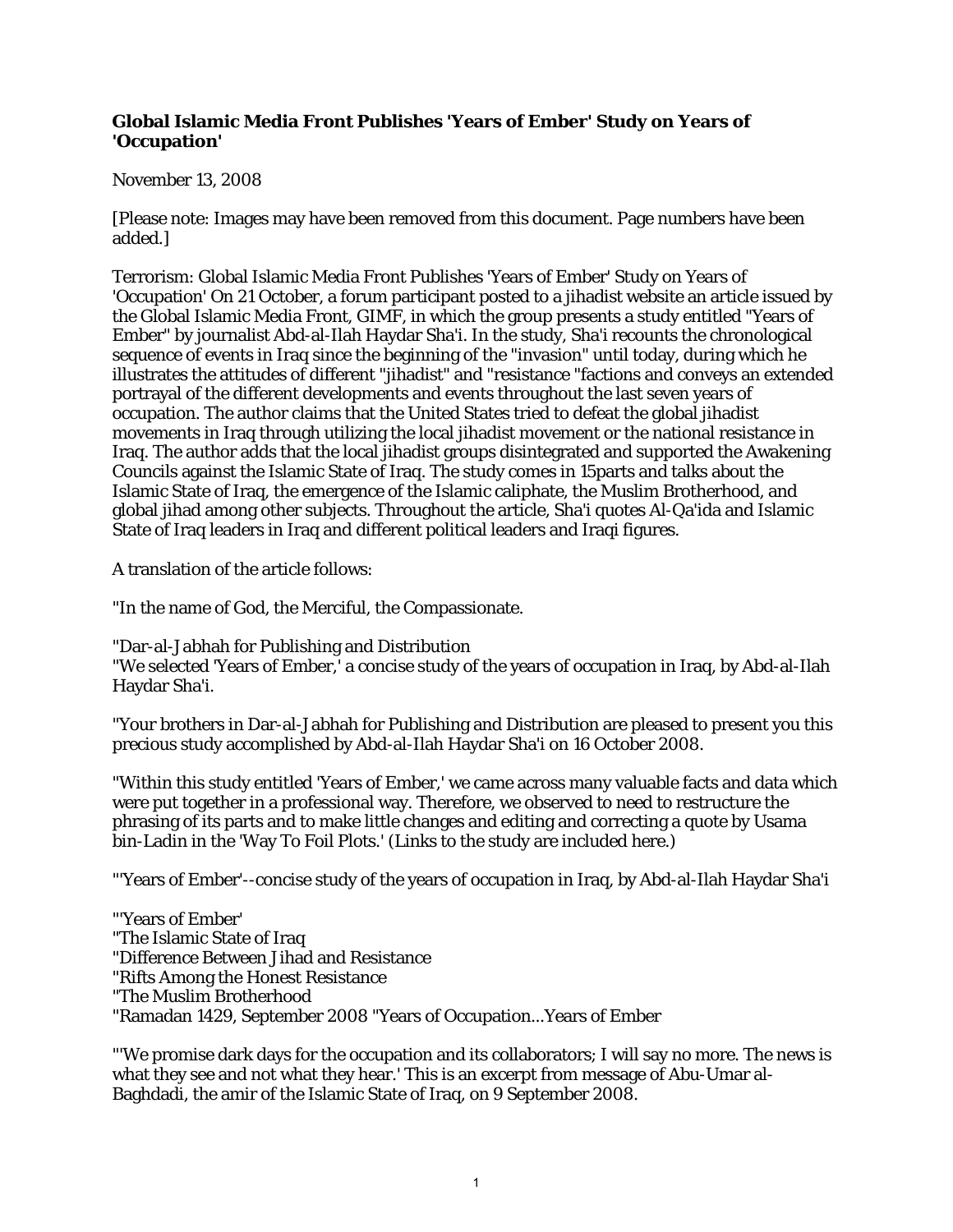"The US occupation affirms that it would not have been possible to achieve what they describe as security progress - tough, fragile, and reversible --were it not for the help of certain factions it mobilized to join its ranks.

"'Today, Al-Anbar is no longer at the hands of the Al-Qa'ida Organization; it is Al-Qa'ida which lost Al-Anbar. Al-Anbar has been given back to the Iraqi people, thanks to the courage of our troops, the Iraqi security forces, and the brave tribes, and other civilians who worked with them.' 'The Iraqi forces will now assume the command of the security operations in Al-Anbar, whereas the US forces will play the role of supervision.' These are excerpts from Bush's comments in early September 2008.

"Amid deep concern, David Petraeus, former (US) commander of the occupation forces in Iraq, testified before his superiors that the situation is still not satisfactory in some areas and that there are still countless challenges. I have previously and repeatedly warned that the progress made since last spring is fragile and reversible. "Years of Fire

"The occupation was unable to protect Abu-Rishah, former ally who was killed in September 2007, after he had received US President Bush in Al-Anbar and offered a banquet in honor of him, but he later was killed by the Islamic State of Iraq with the assistance of his cousin four days following Bush's visit.

"The occupation no longer cares about its tools--either the Shiites such as Allawi, or the Sunnis such as Al-Hashimi and Al-Samarra'i--as it has become exhausted and unable to protect itself, so how would it be able to protect its tools. During the last five years, the occupation was not able to protect itself or any of its allies. The death toll throughout this period has risen above the figure of 4,000 US soldiers -- registered as US army affiliate -- not to mention the death toll of security companies which number 180 with 190,000trained members from all around the world, though mostly US citizens, or those belonging to the pro-occupation militias. It has also cost \$3 trillion and caused a rift in the front of the war against terror.

"On March 2007, Abu-Umaral-Baghdadi, amir of the Islamic State of Iraq, stated: 'Oppressed people on earth, we are calling on you today to bridle a giant that only takes notice of people who have heavy feet. God has enabled us to kill more than 75,000soldiers and more than double this number of wounded and disabled. Many of them are from the mercenaries of gangs who were eager to get a green card. Their reward was to throw them into the rivers, valleys, and seas and after that the secret graveyards in the desert were exposed.'

"During these five years, the Al-Qa'ida Organization was able to spoil and divide the occupation's alliance and caused increasing indifferences in it following the withdrawal of Spanish troops from Iraq due to the power of Shaykh Usama bin Ladin's explosives used in the Madrid train blasts in March 2004. That was followed by the consecutive fall of the governments' pro-White House Administration led by George Bush, starting with Tony Blair's in May 2007, Berlusconi in Italy, and ending with John Howard in Australia. They all failed following the threats of Al-Qa'ida and after that the Europeans saw the blood and pieces of bodies being trampled in London's underground on 7 July 2005 and the Madrid train blasts on11 March 2004 and following the rise of the coffins of death coming from Iraq.

"The fifth year of the occupation brought those warning of the collapse of the largest stock market in New York after the announcement of the collapse of the Bear Stearns Investment Bank, one of the five top banks in the Wall Street Stock Exchange, the largest financial market in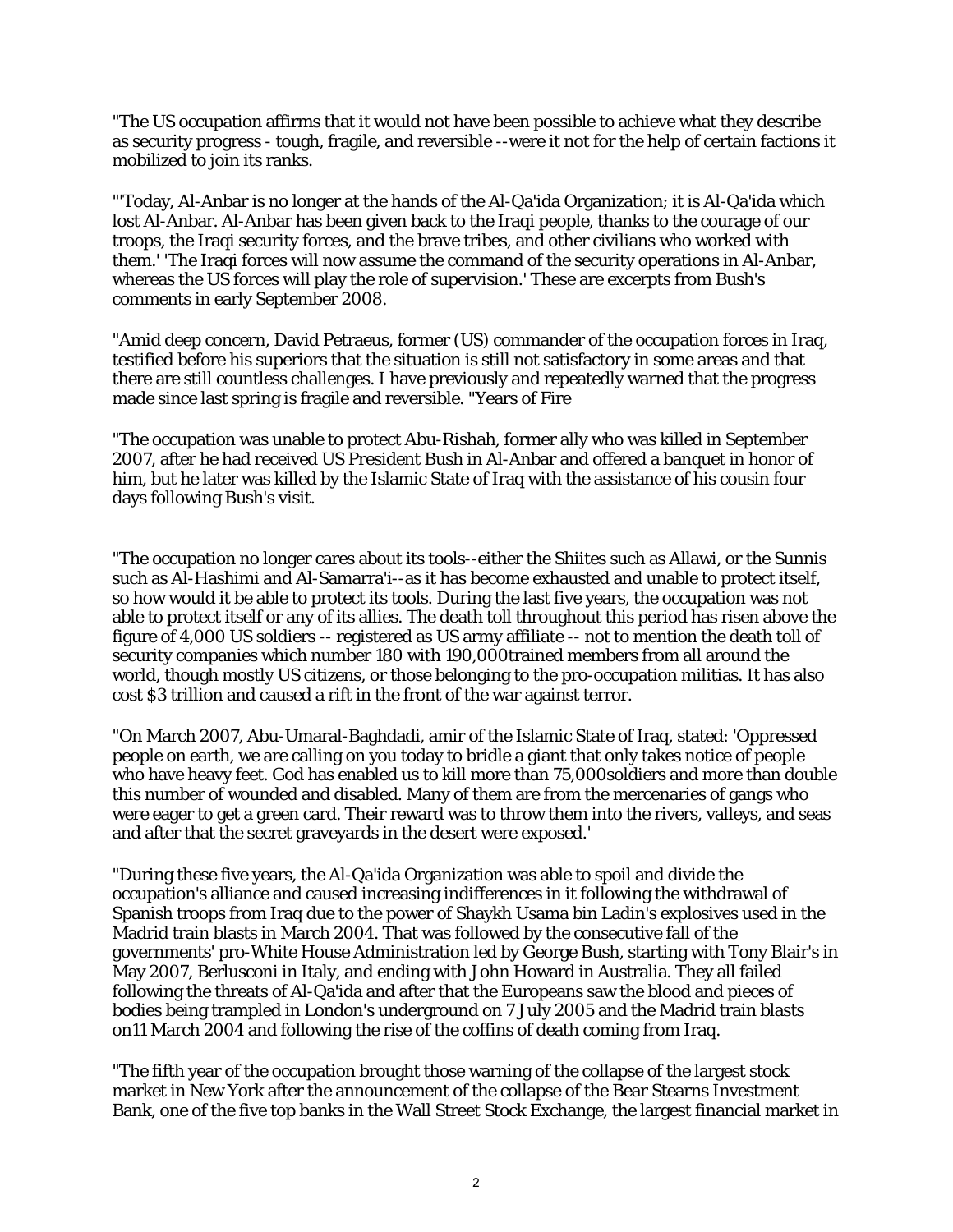the world. This has affected the global economy, mainly the markets tied to a collapsing dollar value, and due to sky-rocketing oil prices.

"In 14 March 2008, Bianca Jagger wrote in The Guardian newspaper: 'The closing of the five years of occupation indicates a \$25 billion expenditure rate per month since January 2008 after it was averaging \$12.5 billion a month in 2007 and \$4billion a month in the first year of the occupation. The Iraq war, during the five years of occupation, has left behind an evident inheritance. The Iraq war was illegal and immoral since the beginning. There is no chance to win such a war. We have failed to provide security and a good ruling, as we have also failed in the reconstruction efforts.' "Bush Administration Collapsing

"Five years of occupation experienced the fall of the White House staff. Tommy Franks, commander of the occupation forces to Afghanistan and Iraq -- who achieved victory for his country -- was the first to depart following the booby-trapped operations of Al-Zarqawi, amir (of Al-Qa'ida in the Land of the Two Rivers), which began to harvest the US soldiers upon their arrival. This made them resort to their tanks and armored vehicles which themselves did not protect them.

"In June 2004, George Tenet was head of US Intelligence, the propaganda arm of the occupation which propagated the Weapons of Mass Destruction (WMD) theory and Saddam's association with the Al-Qa'ida Organization. In November of the same year, Colin Powell, US secretary of state of the occupation of Iraq, also fell after he was in charge of promoting the lies, to justify the war on Iraq, about WMDs and Iraq's links to Al-Qa'ida. During the same period of time and right away after Powell, Minister of Justice General John Ashcroft fell following the scandal of Abu-Ghurayb, the person who was pressured on wiretaps within the United States and (charged with) torturing the Al-Qa'ida and Taliban detainee mujahidin.

"In March 2006, Andrew Card, White House chief of staff, resigned soon after the resignation of Lewis Libby, Vice President Dick Cheney's chief of staff, who was forced to resign in October 2005 after the scandal of the leaking of the identity of a (covert) CIA agent.

"In late November 2006, Secretary of Defense Donald Rumsfeld and the godfather of the occupation and the war on terrorism, was forced to resign, followed in December the same year by John Bolton, the greatest supporter of the occupation of Iraq through its position as ambassador of the United States in the United Nations and the Security Council.

"In March 2007, Paul Wolfowitz, conservative hawk, deputy secretary of defense, and one of the main instigators of the war on Iraq, also fell. In June 2007, three most prominent counselors to (President) Bush fell, including Karl Rove, Dan Bartlett --senior counselor and political planner in the Bush Administration -- and Attorney General Alberto Gonzales, whom Bush defended passionately to keep, but he fell too. Last but not least, William Fallon, commander of the US troops in Iraq and Afghanistan (Central Command) in Camp Al-Sayliyah in Qatar, resigned in March 2008. "Line of Global Jihad Consolidated

"At first, there was the Monotheism and Jihad Brigade before Abu-Mus'ab al-Zarqawi was announced amir of the Al-Qa'ida Organization in Iraq in November 2004. Afterward, Amir Abu-Mus'ab al-Zarqawi succeeded in bringing together 10 important and active groups such as the Sunni Faction, the Victorious Sect Army, the Al-Ahwal Brigades, and the Al-Ghuraba Brigades, to form the Mujahidin Shura Council in December 2005 under the leadership of Abdullah Rashid al-Baghdadi. This was a tactical move which helped the transfer of command to the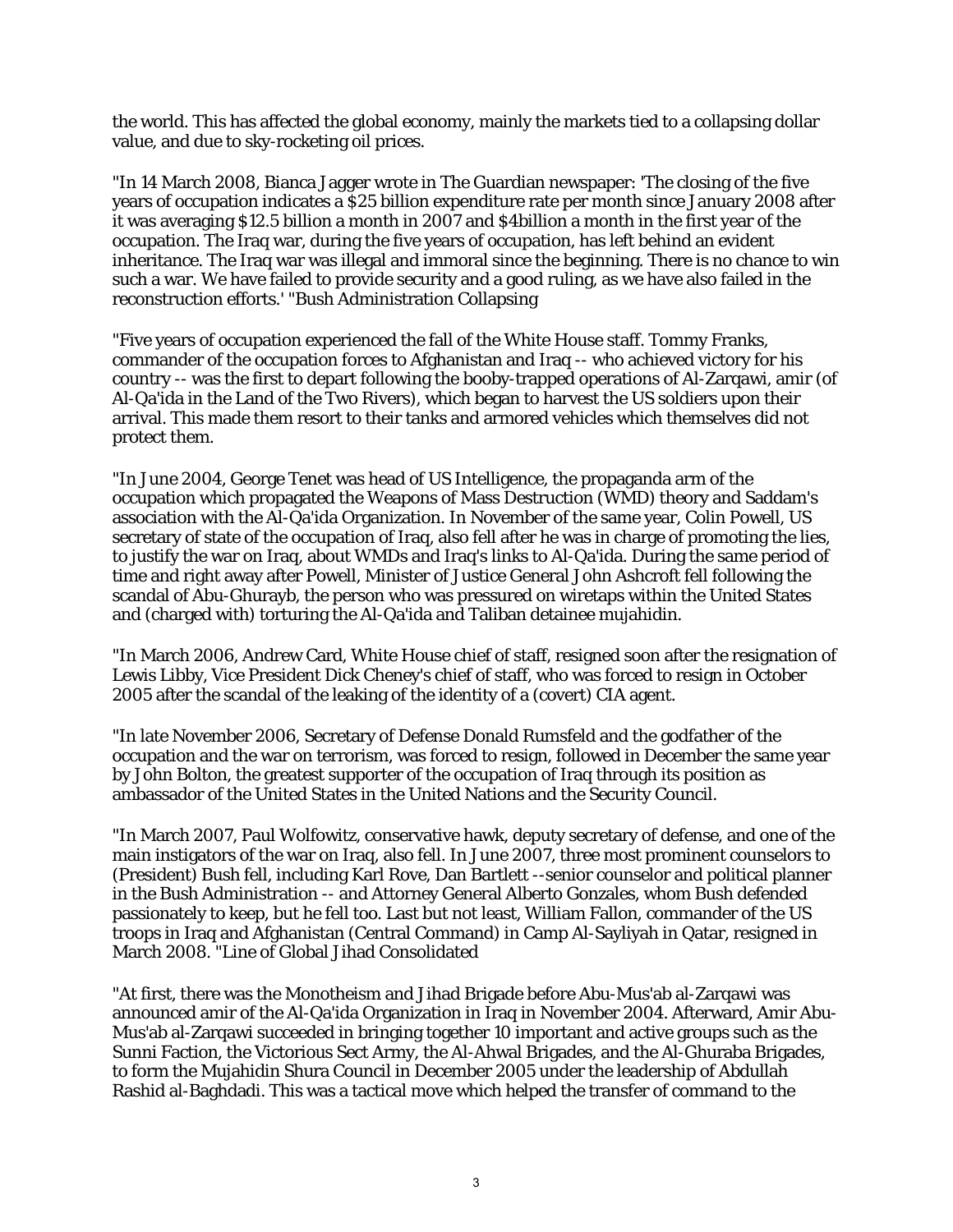Iraqis, in accordance with the advice from the Al-Qa'ida second in command, Dr Ayman Al-Zawahiri, in a message dated July 2005.

"In November 2005, Dr Muhsin Abd-al-Hamid told the London-based Al-Hayat newspaper: 'There emerged what was known as the 'honest national resistance.' This entity has apolitical program which accepts the democratic process and the international legitimacy and has an identified official spokesman, as per the description of Zalmay Khalilzad, ambassador of the occupation in Baghdad, and clarification from the Chairman of the Shura Council of the Islamic Party, the fa A(sect)ade of the Muslim Brotherhood in Iraq.

"Muhsin Abd-al-Hamid stated from within the National Iraqi Reconciliation meeting in Cairo, attended by Shaykh Harith al-Dari, chief of the Association of Muslim Scholars and Iraqi Shiite leaders, that he will 'defeat Al-Zarqawi in the battlefields' and uttered the slogan saying 'we absolve ourselves of the blood of the Iraqis' in reference to the Badr militias and the Shiite leaders who were targeted by Al-Qa'ida as part of a combat policy of 'fighting the occupation and all those cooperating with it, regardless of their kinship or affiliation, and neutralizing those who seek not to take sides and do not participate in the fighting,' as stated by Usama bin-Ladin on July 2006.

"In April 2006, Amir Abu-Mus'ab al-Zarqawi said in a televised speech that 'God willing, three months from now we will declare an Islamic emirate in Iraq,' but he was martyred in a US air raid in June 2006, four months previous to the declared date for the announcement of the emirate.

"In October 2006, two years after the establishment of Al-Qa'ida in Iraq, the Mujahidin Shura Council and a number of ally Sunni tribes announced the establishment of the Islamic State of Iraq.'They pledged allegiance to Abu-Umar al-Baghdadi as an amir of the believers in Baghdad mosques and suburbs and other Sunni areas and parts of the south in Babil and Wasit,' said Al-Qa'ida's second in command Aymanal-Zawahiri on July 2007.

"Dr. Al-Zawahiri and Shaykh Usama bin-Ladin announced that the declaration of the State was deferred for two months because the members of the Mujahidin Shura Council were restlessly trying to accommodate all the struggling potential in Iraq. They have delayed the announcement of the Islamic State of Iraq for several months so as to contact all of the leaderships struggling in Iraq.'

"In a unique move in November of the same year, the Al- Qa'ida's Abu-Hamzah al-Muhajir, amir and successor of Abu-Mus'ab al-Zarqawi in the Land of the Two Rivers, dissolved the group and pledged allegiance to Abu-Umar al-Baghdadi, amir of the believers. This means that (Al-Qa'ida in the Lands of the Two Rivers) gave up the interests of the organization for the sake of the emergence of an Islamic State.

"Al-Muhajir says (in the pledge of allegiance) in November 2006: 'As time for honesty and decisiveness has come, I tell the venerable shaykh, the brave hero, the Qurayshi Hashemite, who is of a Husayni origin, the leader of the faithful, Abu-Umar al-Baghdadi, that I pledge allegiance to you to hear and obey during good and bad times, and in pleasant and unpleasant situations, and this is a promise to say the truth wherever we may be, not to fear the criticism of anyone in the cause of God. I herein announce the integration of all the formations which we have established, including the Mujahidin Shura Council, on behalf of my brothers in the council under the authority of the Islamic State of Iraq, putting at your disposal and direct orders 12,000 fighters who constitute the army of Al-Qa'ida. All of them have pledged allegiance to die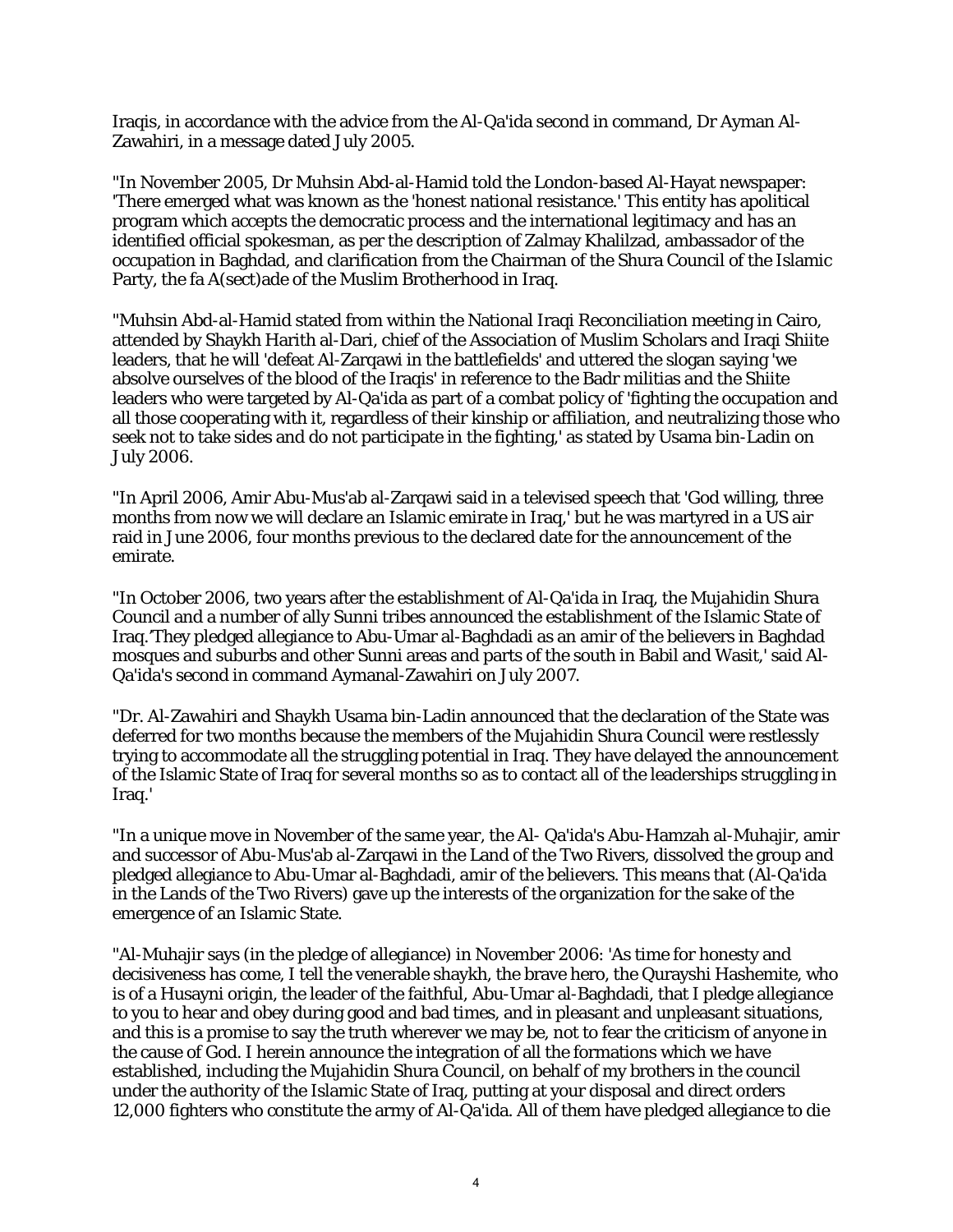in the cause of God, as well as more than 10,000 others who are still not fully prepared materially. Their eyes are full of tears out of sadness that they are still unable to contribute.

"Muharib al-Juburi, amir of the Ghuraba Brigades that joined the Mujahidin Shura Council and then dissolved itself for the sake of the state, just as did other groups which pledged allegiance to Al-Baghdadi, announced the establishment of the Islamic State of Iraq. He was appointed to the post of official spokesman of the Islamic State of Iraq, but he was martyred in a clash with the occupation in August 2007. In April 2007, the Islamic State of Iraq announced its 10ministries composition among which the War Ministry was assigned to Abu-Hamzahal-Muhajir, while the other ministers were assigned altogether to Iraqis. "Islamic State of Iraq: Nucleus of the Caliphate

"'However, free Muslims, like Amir Abu-Umar al-Baghdadi and his brothers, find it easier for them to sacrifice their lives than place jihad for the sake of God in the hands of any ruler or ally with such rulers against their Ummah.' The was stated by Usama bin-Ladin in January 2008.

"The statement on the Islamic State of Iraq's announcement said that: 'After the Kurds took the state of the north's side and allowed the rejectionists to have federalism in central and south Iraq -- aided by Jews in the north and by the Safavids in the south, and protected by evil military militias that have caused mischief and injustice against our Sunni families, killed, tormented, and displaced them in the most brutal way until the Sunnis became unjustly humiliated -- it has become incumbent on honorable and free Sunni mujahidin, scholars, and notables to do something for their brothers, sons, and honor in light of this silly drama that is called Al-Maliki's state, in which the Sunni traitors have regretfully taken part. In doing so, they have confused the religion for the people and deliberately wasted their rights.

"'Based on this, your brothers in Hilf Al-Mutayyabin (Alliance of Al-Mutayyabin because they pledge their oath while dipping their hands in the scent) convey to you the glad tidings of the establishment of the Islamic State of Iraq in Baghdad, Al-Anbar, Diyala, Kirkuk, Salah-al-Din, Ninawa, and parts of the Babil Governorate and Wasit, to protect our religion and people, so that there will be no sedition and so that the blood of martyrs and the sacrifices of your brother mujahidin will not have been in vain.' This is from the Islamic State of Iraq's founding statement read by Muharib al-Juburi on October 2006.

"The Islamic State of Iraq was made up of 13 fighting factions in Iraq which were operating independently prior to the formation of the Mujahidin Shura Council, Al-Qa'ida in the Lands of the Two Rivers, the Victorious Sect Army, the Sunni groups army, the Jund al-Sahabah Group, the Islamic Jihad Brigades, the Knights of Monotheism Brigades, the Millat (nation) Ibrahim Brigades, the Kurdistan Brigades, the Ansar al-Tawhid Brigades, the Ansar al-Tawhid and Sunnah Brigades, the Al-Ahwal Brigades, and the Al-Ghuraba Brigades -- whose amir was appointed official spokesman of the Islamic State of Iraq -- and other Sunni tribes among the Al-Mutayyabin alliance during the last 10 days of Ramadan 1427(24 September to 23 October 2006).

"In the first message of the amir of the Islamic State of Iraq, dated 22 December 2006, the amir of the Believers, the Hashemite Abu-Umar al-Hussayni al-Qurayshi al-Baghdadi, communicated the State's action plan. This successful meeting has brought together 13 factions and jihadist groups under one banner, after they pledged allegiance for joining the Al-Mutayyabin grouping. The fruit of such a merger was immediately followed by the pledge of allegiance by dozens of brigades and thousands of fighters from our brothers in the Al-Mujahidin Army, the Islamic Army, the 1920 Revolution Brigades, the Ansar al-Sunnah Group, and others in Al-Fallujah, Al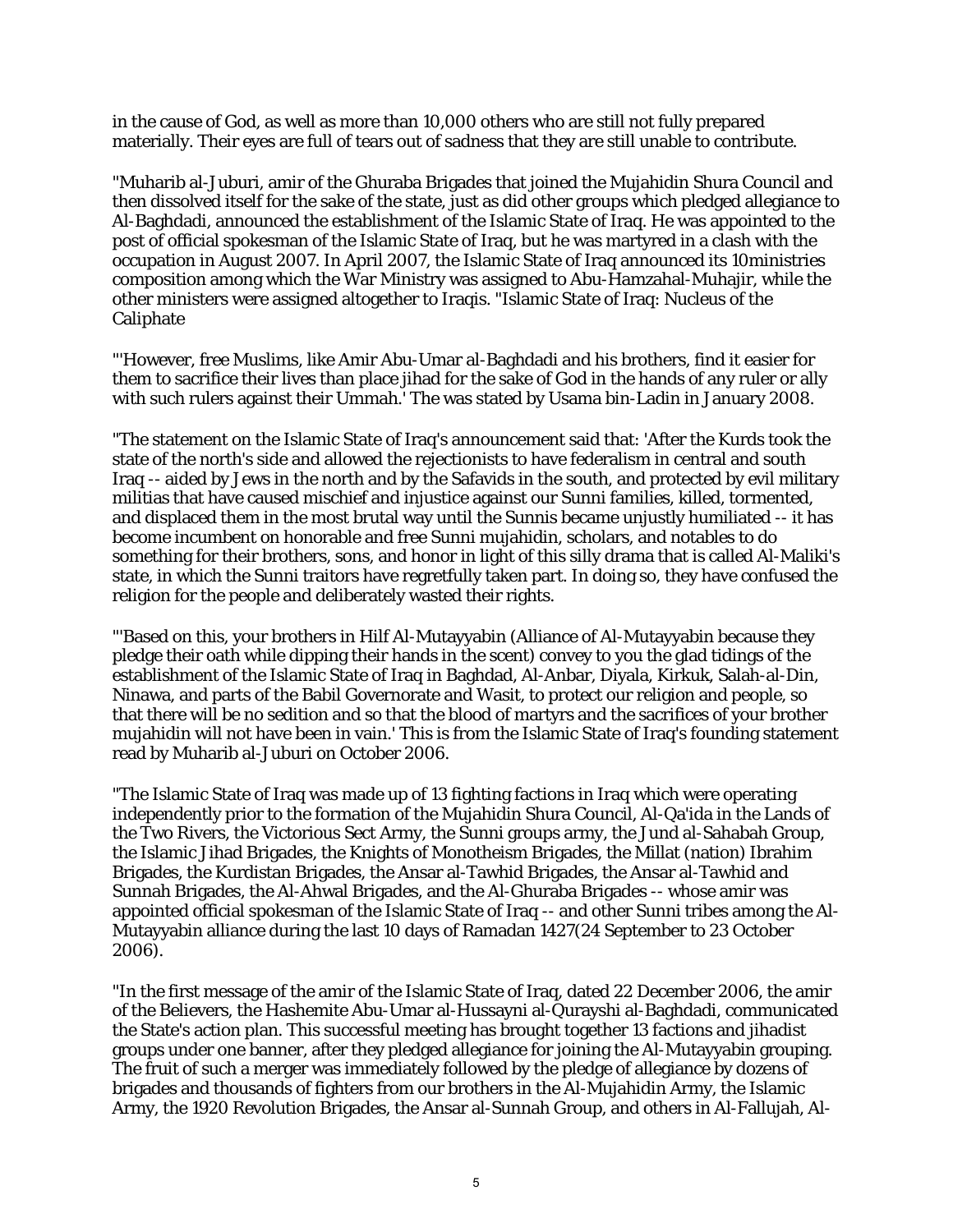Karmah, Al-Amiriyyah, Al-Ramadi, Al-Gharbiyah, Al-Tarmiyyah, Al-Sayniyah, Tikrit, Samarra, Ba'qubah, Al-Adhim, and then Mosul, Kirkuk, Tall Afar, and the beloved Baghdad. Moreover, more than 70 percent of Sunni chieftains in Iraq joined the Al-Mutayyabin and congratulated the Muslims and the State.

"A day after the Islamic State of Iraq was announced, Tariq al-Hashimi, Iraqi vice president and secretary general of the Iraqi Islamic Party, which is the interface of the Muslim Brotherhood in Iraq, flew to Jordan to meet with the Al-Anbar clans, foremost among whom is Abu-Risha, and some clans of Zawba tribes, which is the stronghold of Harith al-Dari, secretary general of the Association of Muslim Scholars (AMS).

"During the 'Frankly Speaking' program aired by Al-Arabiyah Channel on 4 July 2008, Al-Hashimi stated: 'When will we record the journals of Iraqi Islamic Party, history will record that we were the first to launch the Awakening Councils since the beginning. It was our party that countered the project of Al-Qa'ida in Al-Anbar, even before slain Abd-al-Sattar Abu-Rishah or anyone else did.'

"In October 2006, a day after the Islamic Army in Iraq was announced, Shaykh Harith al-Dari met with King Abdullah al-Sa'ud in the Al-Safa Palace in Mecca -- though Saudi Arabia was the country from which the invading forces started their attack --where he signed a document banning the shedding of Iraqi blood with Iraqi Shiite parties and said that 'the announcement of the Islamic State of Iraq is seen as tearing Iraq apart.'

"The Islamic State of Iraq continued announcing the joining of provinces and districts one after the other. The Islamic State of Iraq, with the directives of Abu-Umar al-Baghdadi, has established Islamic courts in all the provinces and called them 'states,' adjacent to the provinces, so as to solve the problems of the people.

"In December of the same year, Al-Baghdadi communicated the formation of his state and its main components. Therefore, we have formed a large Shura Council which includes three members from each group that joined the Islamic State, regardless of the number and size of its operations, as well as one representative from each clan of the major tribes, and a number of people of experience and competence. Then, a small Shura Council was composed of five people entitled to decide on important matters that require fast decision-making. We ask God to grant us success.'

"In March of 2007, on the fourth anniversary of the invasion, Abu-Umar al-Baghdadi, amir of the Islamic State of Iraq, announced the launching of 'a plan we called the 'Dignity Plan,' wider and sturdy, God Almighty willing. This plan will not include Baghdad only, but it will include all regions of the Islamic State, so as to increase the circle of fighting and this plan will not end until Bush, humiliated, declares his defeat and signs the instrument of surrender.' Al-Baghdadi displayed the way of withdrawal of the occupation forces and said that the withdrawal must be conducted via personnel carriers and passenger airplanes that would transport the soldiers with their own personal weapons only, provided that they do not withdraw any of the heavy weapons and gear. They should also hand over all the military bases to the mujahidin of the Islamic State.

"In August 2007, Abu-Umar al-Baghdadi threatened to target the Iranian interests in the region if Iran did not stop its intervention and support for the militias which kill and execute the Sunnis in Iraq.'Our battle with the Persians began exactly as it did with the Crusaders, but it looks easier and more contemptible with the Persians, God willing. You, Persian dogs! You need to understand that the politics at which we excel is jihad and fighting. We are keen on picking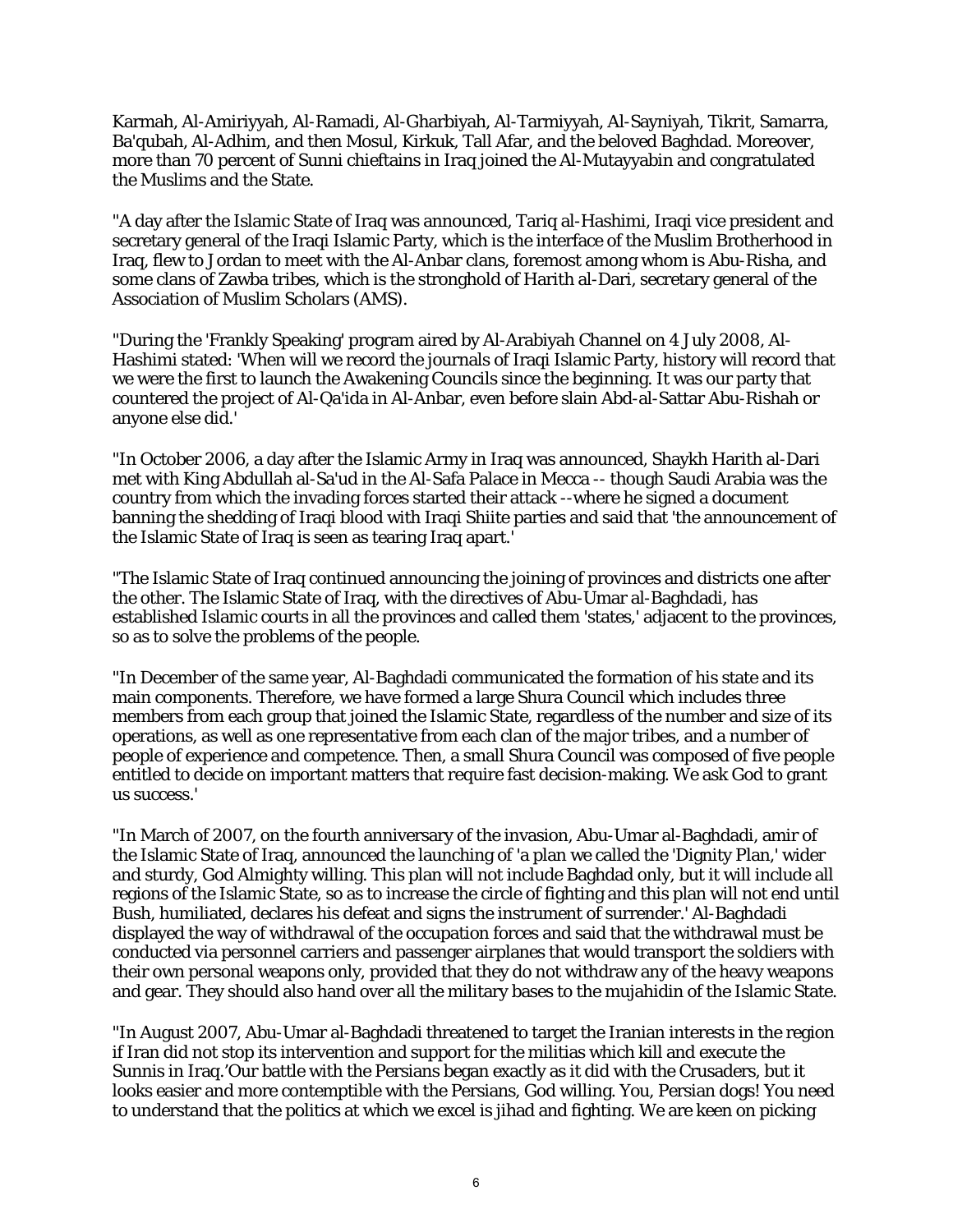the heads of the infidels and shedding their blood. The only mercy we know is to purify the earth from the evil of those who worship other gods than God, offend the honor of our prophet, insult and hold our scholars as infidels, burn our mosques, and abuse our book. By God, we will lead a war against you, which will eliminate each and every one of you. We have been preparing for it for four years, and the campaign needs only the orders to be launched. We swear that we will not leave out any area where the Persian worshippers of fire reside, either in Iran or in other countries of the region. "'Authoritarian State,' Nucleus of the Caliphate

"There were successive reactions throughout the world upon the emergence of the Islamic State of Iraq. Bush, the president of the US occupation, said that 'the terrorists are seeking to establish an Islamic State from China to Spain.' On the fourth anniversary of the occupation, Bush again mentioned the term 'caliphate' more than five times in his speech, expressing his concern that the terrorists seek to control the world and establish an authoritarian regime. In a lecture he delivered at Harvard University after he resigned from the Supreme Command of the US Central Forces John Abizayd, former commander of US forces, also reiterated what Bush said and stated: 'The Islamic extremists seek to establish a global fascist Islamic caliphate that reaches the outskirts of Europe. If we do not act to stop them, a third world war will occur.' The Portuguese foreign minister said that 'we will not allow the establishment of an Islamic state in Iraq.'

"Conversely, the Al-Qa'ida of Jihad Organization, led by Shaykh Usama bin-Ladin, continued to send blessings and congratulation messages following the emergence of the Islamic State of Iraq. Dr. Aymanal-Zawahiri, Al-Qa'ida's second in command, was the first to congratulate the Islamic State of Iraq in an interview conducted by the Al-Sahab Media Production Organization, the media arm of the Al-Qa'ida Organization. He considered it 'the nucleus of the Islamic caliphate. It is one of the most pure banners and faith in Iraq. It is a state that incites the Muslims, promotes, strives, and makes every effort to reinstate the anticipated caliphate.

"Such statements were not persuasive enough to make other factions -- which has the same creed as Ansar al-Islam -- join under its banner and pledge allegiance to Abu-Umaral-Baghdadi. Some have even requested further clarification from Shaykh Usama bin-Ladin, leader of the Al-Qa'ida Organization, who issued a message in January 2008 in which he called on them to pledge allegiance to Abu-Umaral-Baghdadi.

"(In the same statement, Bin-Ladin adds): 'Amir Abu-Umar and his brothers are not of those who would bargain over their faith and accept half-solutions or who would meet the enemies half-way. Rather, they come out openly with the truth and satisfy the Creator, even if this were to result in angering the creatures, I believe them to be so, but God is the One Who makes decisions. They do not heed the blame of others against them as long as they do their deeds for the sake of God. They refused to take by surprise, without exceptions, the governments of any of the Muslim world capitals. They refrained from being subjects to polytheists because they were aware that religion is for God Almighty, Who supports whoever He wants of his slaves. He is free of our collaboration with the polytheists in order to uphold His religion.'

"The announcement of the Islamic State of Iraq has initiated a new and different chapter of jihad, and what Al-Qa'ida calls to be the nucleus of the Islamic caliphate in Iraq. The groups which got engaged with the occupation against the Islamic State of Iraq afterward were described by the occupation and its collaborators in the political process as the 'honest national resistance.'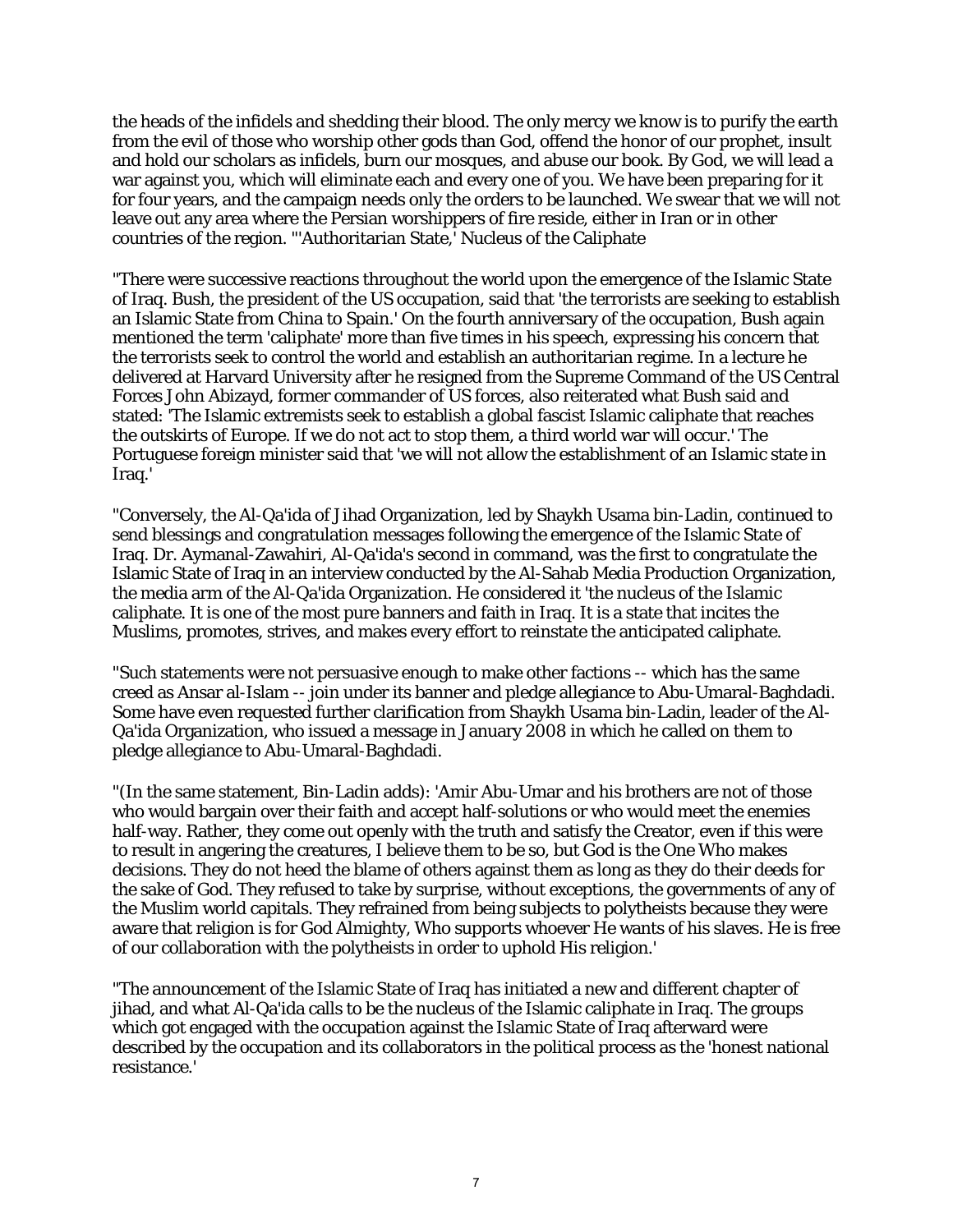"There came into sight the features of a global jihad project which does not recognize borders or nationalities. It is a project that seeks to restore the rightly guided caliph following the prophet's tradition. Its utmost aspirations are to liberate the homeland, establish democratic councils, maintain international relations with the occupier and the rest of the world, and invoke international legitimacy. This can be achieved only at the hands of the groups and factions of the resistance which fought the occupation, not the political parties and groups which supported the occupation since the first day it entered Iraq, such as the Shiite Da'wah Party and the Sunni Islamic Party. "Differentiation Between Jihad and Resistance

"In September of 2008, Bush said: 'Some insurgent factions have joined us in our battle to deter terrorism. These have played a big role, together with the tribes, in achieving a security improvement in Iraq.'

"The US occupation forces fail to realize on time that the objectives of the insurgents are different, not identical. The RAND Corporation did research and disclosed that they (occupation forces) did not make the necessary plans for the post-occupation period. The research institution stated in a report published in the USA Today in February 2008 and made available to the US command that the 'study on the future of Iraq before the war was inaccurate and unbalanced.' It also criticized the occupation forces Commander Tommy Franks of having 'a wrong vision on how to provide security to the occupation forces in the aftermath of the invasion.'

"In mid-2006, the RAND Corporation, the US Department of Defense think tank and the mastermind of US foreign policy, published a 500-page, two-part study entitled 'Beyond Al-Qa'ida,' in which it emphasized the need to differentiate between two types of jihadist groups: the local jihadist movement and the global jihadist movement, the latter being led by Usama bin Ladin. The study explained how to make use of the local jihad to strike against global jihad. "Dividing Sunnis and Mujahidin

"In late 2006, Tariq al-Hashimi, Iraqi vice president and leader of the Islamic Army, the interface of the Muslim Brotherhood in Iraq, traveled to Washington to meet with US President Bush and to offer him advice on how to counter 'terrorism.' After that meeting, Bush said: 'Today I spent time with the vice president whom I value for his importance to the future of Iraq. Mr. Vice President, I respect your courage and I respect your advice on how to achieve success in Iraq.'

"Al-Hashimi reciprocated: 'I would like to voice my appreciation for the President's unique and extraordinary commitment when he said, and continues to say, that we are committed to success in Iraq. I share his view and aspiration that there is no way but success in Iraq. We have no other option in Iraq but to achieve that success and with the cooperation of our friends, the US President and his administration, we will join forces to achieve victory in Iraq.' This was from Tariq al-Hashimi, Al-Jazirah Channel News coverage from the White House, 26December 2006.

"An organized military and security campaign against the Islamic State of Iraq has been launched from the capital cities that host the occupation such as Amman, Kuwait City, and Doha and benefit from the media potential and financial means, such as collecting donations to support the projects of the resistance which did not pledge allegiance to the Islamic State of Iraq, and rejecting its project of establishing an Islamic caliphate as per 'the provisions of the prophetic tradition.' The plan was based on a propaganda media aspect which focuses on the fact that 'the Islamic State of Iraq holds the people as infidels, makes their blood permissible,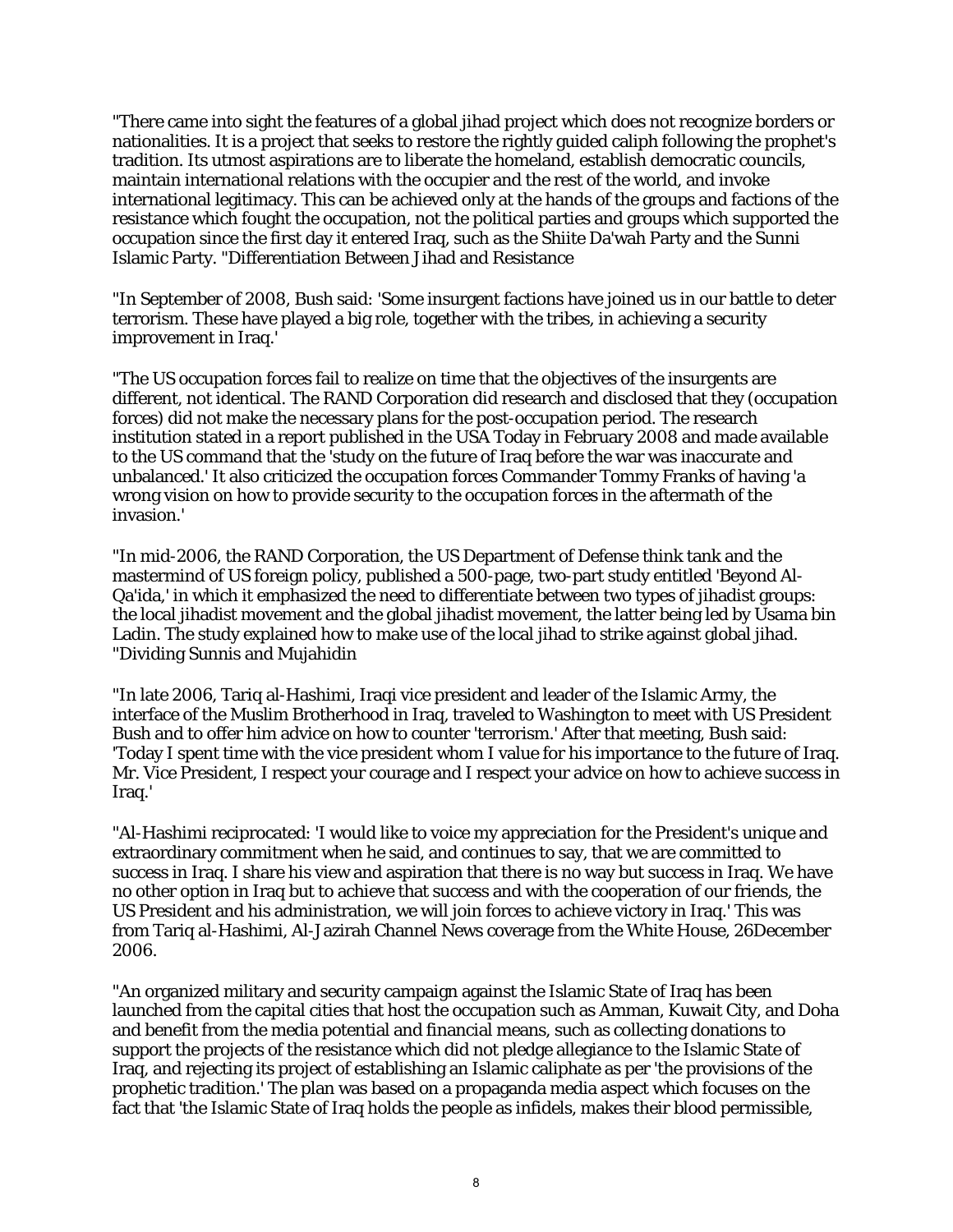commits crimes, and has connections with Iran.' A second aspect focuses on fighting Al-Qa'ida and expelling it from the Sunni areas. Every faction belonging to the 'honest resistance' undertook to protect its areas to prevent any infiltration of the Islamic State of Iraq and establishing a Shari'ah court. Those factions will benefit from the occupation's arms and aerial coverage, in addition to sending delegations to the neighboring states in the Arabian Peninsula in an attempt to cut off the sources of funding through spreading rumors among the supporters of jihad in Iraq.

"At the time when the United States launched a program which aims to restore its image in the Arab and Islamic worlds -- financed by Saudi Arabia -- as announced by Karen Hughes, Public Diplomacy and Public Affairs official, the media focused on Al-Qa'ida's crimes in Iraq, so as to hide the occupation and its crimes. The launching of the Awakening Councils and the occupation's project arming the tribes continued aiming to fight 'terrorism and extremism represented by the Islamic State of Iraq,' as described by the occupation.

"In March 2008, the occupation spokesman Gregory Smith announced in a statement to USA Today newspaper that these councils are 'the front line in the battle' and that 'casualties have declined sharply among the Crusader occupation forces, thanks to the militants of the Awaking Councils.'

"Earlier, last March, Smith announced that they had launched 'a media campaign against the Islamic State of Iraq.' In a press conference held on 1 March, Smith described this media campaign as 'fierce' and one that aims at distorting the image of the mujahidin in Iraq. He praised 'the elements of the Awaking Councils who fight the Islamic State of Iraq,' hinting at what he described as' the successes achieved by the Awakening Councils.'

"In late March 2007, Dr. Muthana Harith al-Dari, residing in Amman, Jordan, accused the Islamic State of Iraq of murdering his cousin in Al-Fallujah. On the very same day, Dr. Muhammad Aysh al-Kubisi, representative of the Muslim Brotherhood in the Association of Muslim Scholars, who lives in Doha, the headquarters of the US Central Command in Camp Al-Sayliyah, announced on the Al-Jazirah Channel the emergence of HAMAS-Iraq after splitting up with the 1920 Revolution Brigades.

"On the fourth anniversary of the occupation, the Islamic Army in Iraq carried out a campaign against the Islamic State of Iraq via a statement aired on Al-Jazirah, in which it refused to call the Islamic State of Iraq a state, reiterating that it is Al-Qa'ida, and accusing the Islamic State of Iraq of killing some of its cadres in the field, including leaders.

"The statement of the Islamic Army in Iraq in April 2007 was preceded by a clashes between the Islamic State of Iraq and the Islamic Party fighters in Abu-Ghurayb and Al-Amiriyyah under the leadership of Abu al-Abd who received \$5 million from Petraeus, the military commander of the occupation forces, in return for his fighting against the Islamic State of Iraq. He (Abu al-Abd) was seen in a rare photo side by side with Petraeus inside the Green Zone."On 4 June 2007, Al-Qudsal-Arabi newspaper from Baghdad wrote the following: 'Earlier, US Department of Defense sources said that Iraqi Vice President Tariq al-Hashimi requested US military intervention to protect the fighters of the Islamic Party from the Islamic State of Iraq. According to these sources, Al-Hashimi stressed that the Islamic Party's forces were in no situation to withstand the members of the Islamic State of Iraq there and that leaving them in the lurch in the clash would be a catastrophe. However, the forces of the Islamic Party managed to forge a strong alliance with the Islamic Army and with the 1920 Revolution Brigades; the latter has its own cells in the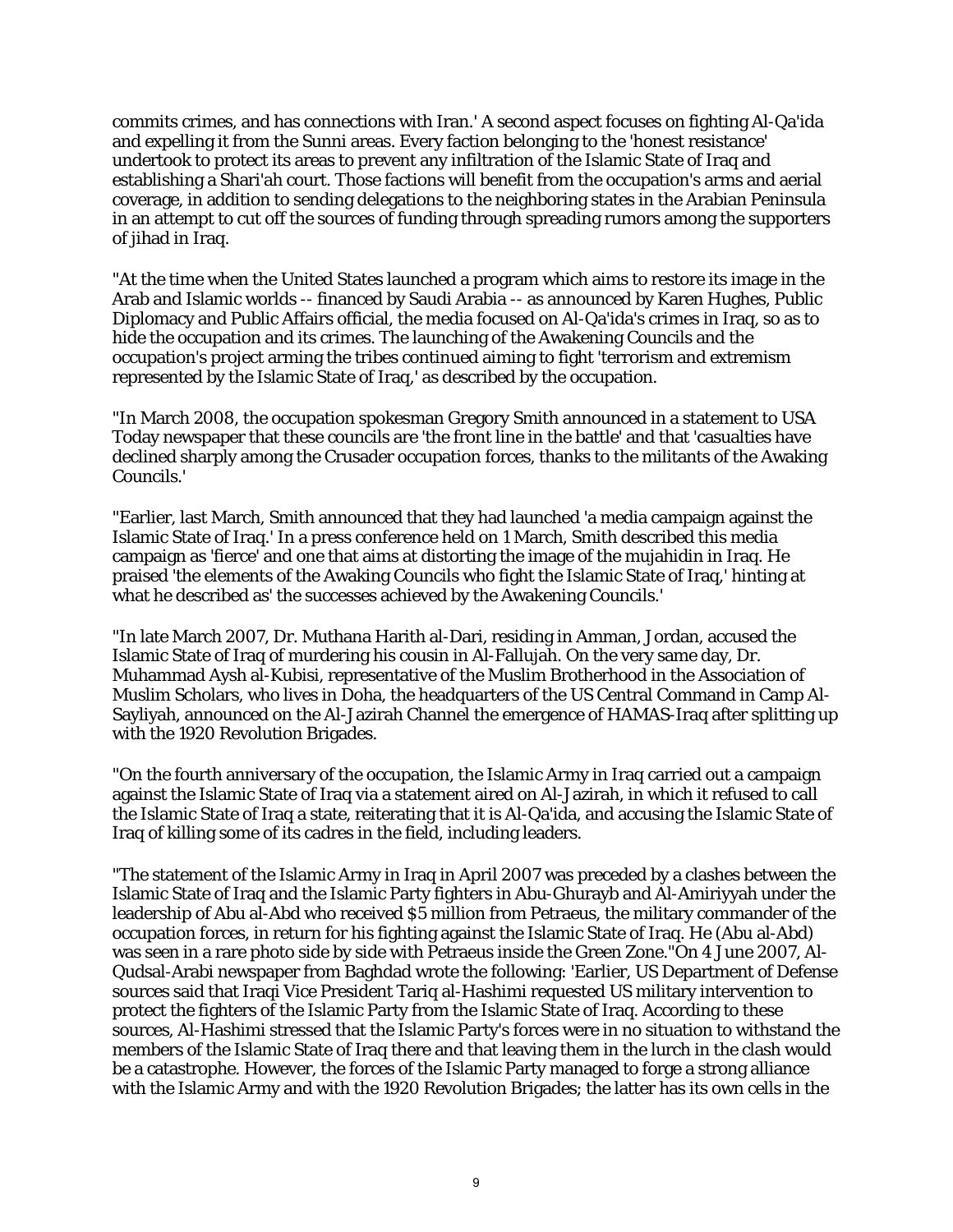area of Al-Amiriyyah. The members of those two factions are fighting side by side with the Islamic Army.'

"The BBC carried a report on 10 November 2007 in which it said: 'A leader of the Islamic Army, alias Abu-Ibrahim, told the Associated Press that his fighters set an ambush for Al-Qa'ida militants near Samarra, killing 18 of them and capturing 16others. Basically, the Islamic Army is comprised of Arab Sunnis, including former members of Ba'th Party, and it has joined with the US forces in the fight against Al-Qa'ida sometime this year in spite of its leaders' denial of any connection with the Americans.'

"Today, Abu al-Abd is the leader of the Fursan al-Rafidayn Awakening Council, most of whose members are from the Islamic Army. Its presence is concentrated mainly in the neighborhoods of Al-Amiriyyah, Al-Khadra, Al-Jami'ah (west) and Al-A'zamiyyahin north of Baghdad. He says: 'Cooperation between the Awakening Councils and the US forces is an advantage for the US forces because they need the resistance factions that control the troubled areas in order to bring the security and stability that the Iraqis, too, are looking for.' He stresses that these agreements have yielded a notable success on the ground. This was reported in the London-based Al-Hayat newspaper on 22 November 2007.

"On 21 February 2008, Al-Hayat newspaper quoted the chief of the Islamic Army where he was staying in the Syrian capital, Damascus, as saying that it is possible 'to sign a truce with the occupation.' At the same time, he acknowledged that he 'fights the Islamic State of Iraq and that the discord with Al-Qa'ida is not political, but rather methodological and religious.'

"On 12 May 2007, and following these developments, US President Bush announced that 'the way of fighting in Iraq has changed. Sunni groups have started to join us in our war against terrorism.' On 21 October 2007, Vice President Dick Cheney talked to Radio Sawa and valued what he described as 'a revolution of the Sunni Arabs against the Al-Qa'ida Organization,' stressing the achievements in Al-Anbar. He said that the threat of the terrorists still exists in Al-Anbar, as they assassinated Shaykh Abd-al-Sattar Abu-Rishah, but he added that the 'American support and the war against them will continue.' "Al-Baghdadi: Revealing the Cards

"On the fourth anniversary of the occupation in mid-April 2007, Abu Umar al-Baghdad, amir of the Islamic State of Iraq Islamic State of Iraq, released an audio tape in which he confirmed the occurrence of clashes between some Islamic State of Iraq soldiers and members of the 1920 Revolution Brigades and of the Islamic Army. He clarified the reasons behind these clashes: 'Oh, our brothers in Ansaral-Sunnah and Al-Mujahidin Army! Our ties of affection and belief with you are strong enough not to be blemished. Oh, my sons in the Islamic Army in Iraq, by God you will hear from us, nothing but good, and know that my blood is before yours as our kinship is much tighter than some might think, may God forgive them. Oh, brothers of the soldiers of the 1920 Revolution Brigades, yes, Satan insinuated himself between us, the Satan of the Islamic Party and its evils, but the wise people in your brigades took control of the situation and sat down with their brothers from the Islamic State of Iraq to defuse the trouble and to sow the seeds of goodwill, and we hold their hands by God's will. By God we believe in the sanctity of your blood and of every Muslim as long as he does not commit clear kufr (infidelity) or kill someone whose blood is forbidden to shed. Fear God, and do not forget that the supreme objective is upholding the word of God, not the despicable, nationalistic approach. It is one soul on which everyone is accountable on the Day of Resurrection.' This excerpt is from Abu Umar al-Baghdadi, Hasad al-Sinin, Al-Fajr Media Center, 16 April 2007.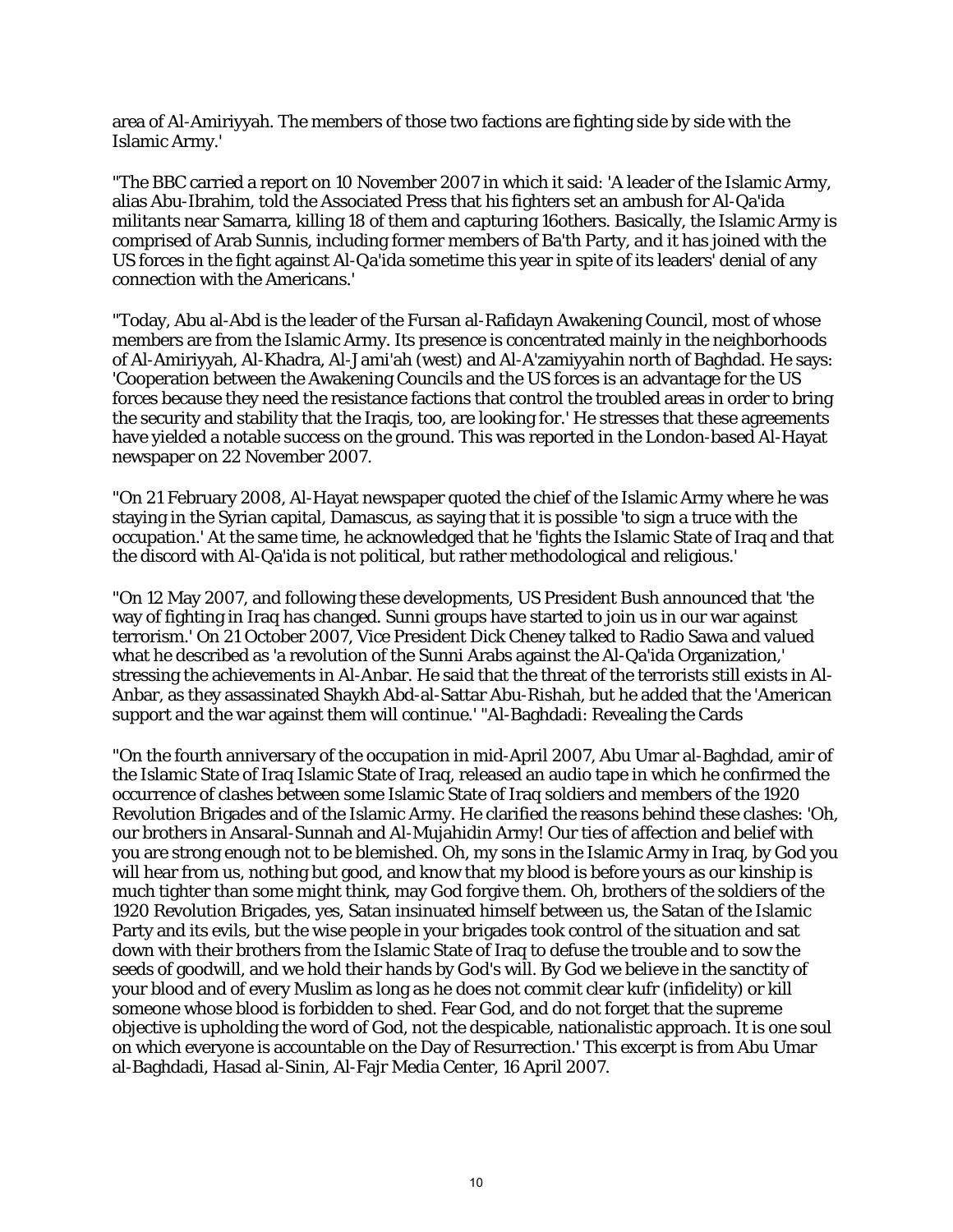"Right after the speech, dissention grew among the factions which did not pledge an allegiance of loyalty to the Islamic State of Iraq. HAMAS-Iraq thus completed its breakaway from the 1920 Revolution Brigades and conflict ensued between them.

"The 'Thuwar (Revolutionists) Al-Amiriyyah' announced their breakaway from the Islamic Army in Iraq under the leadership of Abu-al-Abd, before he was targeted by the Islamic State of Iraq and sustained severe wounds that made him leave Iraq and settle in Amman, Jordan. In an interview with the London-based Al-Hayat newspaper, Abu-al-Abd admitted that 'the Islamic State of Iraq told the truth when it said that the Americans will make the most of the Awakening Councils before ejecting them later.' Subsequently, the Iraqi Government issued an order to arrest Abu-al-Abd, accusing him of committing crimes and stealing the salaries of the Awakening Council militias' soldiers in that area averaging \$5 million.

"Another faction known as the 'Al-Furqan Army' issued a statement on 18 July 2007 announcing its breakaway, accusing the Islamic Army's leadership of 'hastiness to reap the fruit of jihad. So we declare our separation from the Islamic Army, may God bring them back to the truth and righteousness. We disavow all those who violate God's Shari'ah.'

"In mid-August 2007, the US Army launched Operation Arrowhead Ripper in Diyala, which the Islamic State of Iraq announced belongs to it. A US Army spokesman said that the 1920Revolution Brigades militants are ahead of the US forces in this area in the fighting against the soldiers of the Islamic State of Iraq. Colonel David Sutherland, commander of the Coalition forces in Diyala Province, said on 25August 2007: 'The elements of the 1920 Revolution Brigades, whom we call the 'Ba'qubah Guardians,' are a mixture of Sunnis and Shi'a. We trust them and their leadership. They are nationalists, and they have been a great help in the quest to finish off the Al-Qa'ida militants. Usually they do the scouting before launching any operation, especially in the cities of Ba'qubah, Kan'an, and Al-Wajihiyah. They have decided to take part in the security operation and work with our soldiers and with the Iraqi forces equally.'

"This was denied by the1920 Revolution Brigades. In a statement, it stressed that its elements in the area have broken away and formed a new group under the name HAMAS-Iraq, which is the military faA(sect)ade of the Muslim Brotherhood in Iraq.

"A statement entitled 'Statement of Facts' was issued on 1 January 2008 saying that 'the split took place five months prior to the aggression against Diyala, and the emergence of HAMAS-Iraq occurred 17 days after the split, which occurred on 9 March 2007.Consequently, the brigades' members in Diyala became affiliated with HAMAS-Iraq as stated in its founding statement. We call on HAMAS-Iraq not to act under our name.'

"In the same statement, which was posted on Al-Hisbah website, the 1920 Revolution Brigades stressed in its statement that all of this is 'a part of a fierce organized campaign led by the occupation and its supporters, aiming to confront the jihadist factions and deny them the support of the people. It was meant to thwart the jihadist resistance and discourage the people from supporting the mujahidin and have them doubting their project, following the failure of the occupation's military efforts on the ground.

"In a quality operation in Ba'qubah, the provincial capital of Diyala, the Islamic State of Iraq killed people and Sunni and Shiite tribal chiefs who formed Awakening Councils, in the presence of police commanders in Ba'qubah and US occupation forces commanders in the area. Those killed included Farhan and Uday al-Bahrawazi, who belong to HAMAS-Iraq supreme central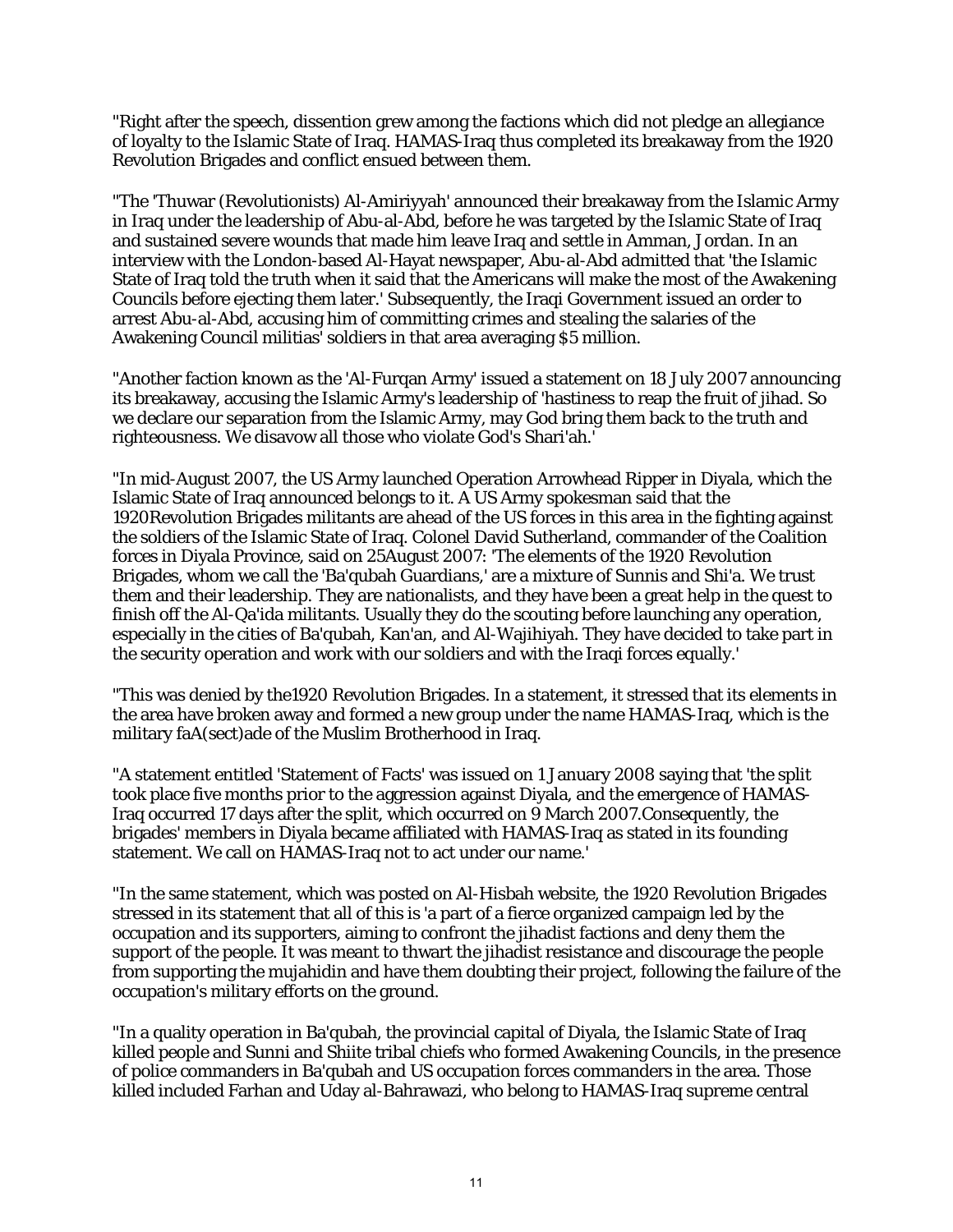command. According to the statement of HAMAS-Iraq, they both belong to the 1920 Revolution Brigades.

"The 1920 Revolution Brigades pointed to the relationship between HAMAS-Iraq and the Iraqi Islamic Party, which assisted the Diyala Support Office and defended it during the sessions of the Council of the Representatives on the security dossier in the Diyala Governorate.

"The statement entitled the 'Reality of the 1920 Revolution Brigades' posted to the Al-Hisbah website in January 2008 stated: 'As the people of Diyala and observers of developments in the jihadist arena know, HAMAS-Iraq is participating and cooperating with the Diyala Support Office, which acts under the supervision of the Diyala Governorate Council and the Iraqi Islamic Party. HAMAS-Iraq and some other factions also participate in the Public Defense Committees. Therefore, some of its commanders have been targeted, as happened in the detonation incident that occurred in Ramadan, during which one of HAMAS-Iraq's commanders was killed.' "Splitting Among the 'Honest' Resistance

"'So lynch the last of the collaborators with the intestines of the last of the occupiers.' (This was said by Abu-Umar al-Baghdadi in September 2008.)

"On the first anniversary of the first Awakening Council in Al-Anbar being set up by the occupation on 14 September 2007, the Islamic State of Iraq managed to kill Abd-al-Sattar Abu-Rishah, the leader of the first Awakening Council formed by the occupation.

"On 22 September 2007,the Islamic State of Iraq issued a statement entitled, 'The Clear Words in the Reality of the 1920 Revolution Brigades,' in which the Islamic State of Iraq stated that the brigade had a strong relationship with the Al-Anbar Awakening Council and with the Al-Anbar Salvation Council. It added that the 1920Revolution Brigades had legitimized the operations of the Al-Anbar Awakening Council in Al-Anbar through their off course fatwas calling for combat against those whom they called the Kharijites (deviants) of this age, and by promoting propaganda against the Islamic State of Iraq and cooperating militarily with the Awakening Council.

"In the statement, the Islamic State of Iraq also said that the 1920 Revolution Brigades were allied with the Iraqi Islamic Party, adding that they are part of the Muslim Brotherhood brigades. It stated that HAMAS-Iraq, which split from the 1920 Revolution Brigades, explicitly shows enmity toward the monotheist mujahidin while the brigades, which belong to one of the Association of Muslim Scholars figures, conceal their true face by resorting to lies and hypocrisy and by denying, on more than one occasion, that they fight with the US forces, while they are in fact playing the same treacherous role played by their sister faction HAMAS-Iraq. They also formed the militias, which fought with the US forces in the Abu-Ghurayb, Al-Radwaniyyah, and southern Baghdad areas, where they committed disgraceful crimes such as killing the immigrant mujahidin and mutilating their bodies in public, violating sanctities, and stealing houses and women's jewelry, in cooperation with their Crusader masters.

"In the same statement, the Islamic State of Iraq confirmed the splits that occurred in the 1920Revolution Brigades, saying: 'Major rifts occurred inside the 1920 Revolution Brigades, which resulted in the formation of two wings: the first is the so-called HAMAS-Iraq group under the leadership of Muhammad Ayyash al-Kubaysi, who has been known for his deviation and enmity to the creed of the Sunni people since the former regime was in power. Al-Kubaysi, along with some clerics who regularly appear on satellite channels, formed the so-called Iraq Scholars Council to deceive naive people and to legitimize the group's thought and actions. The second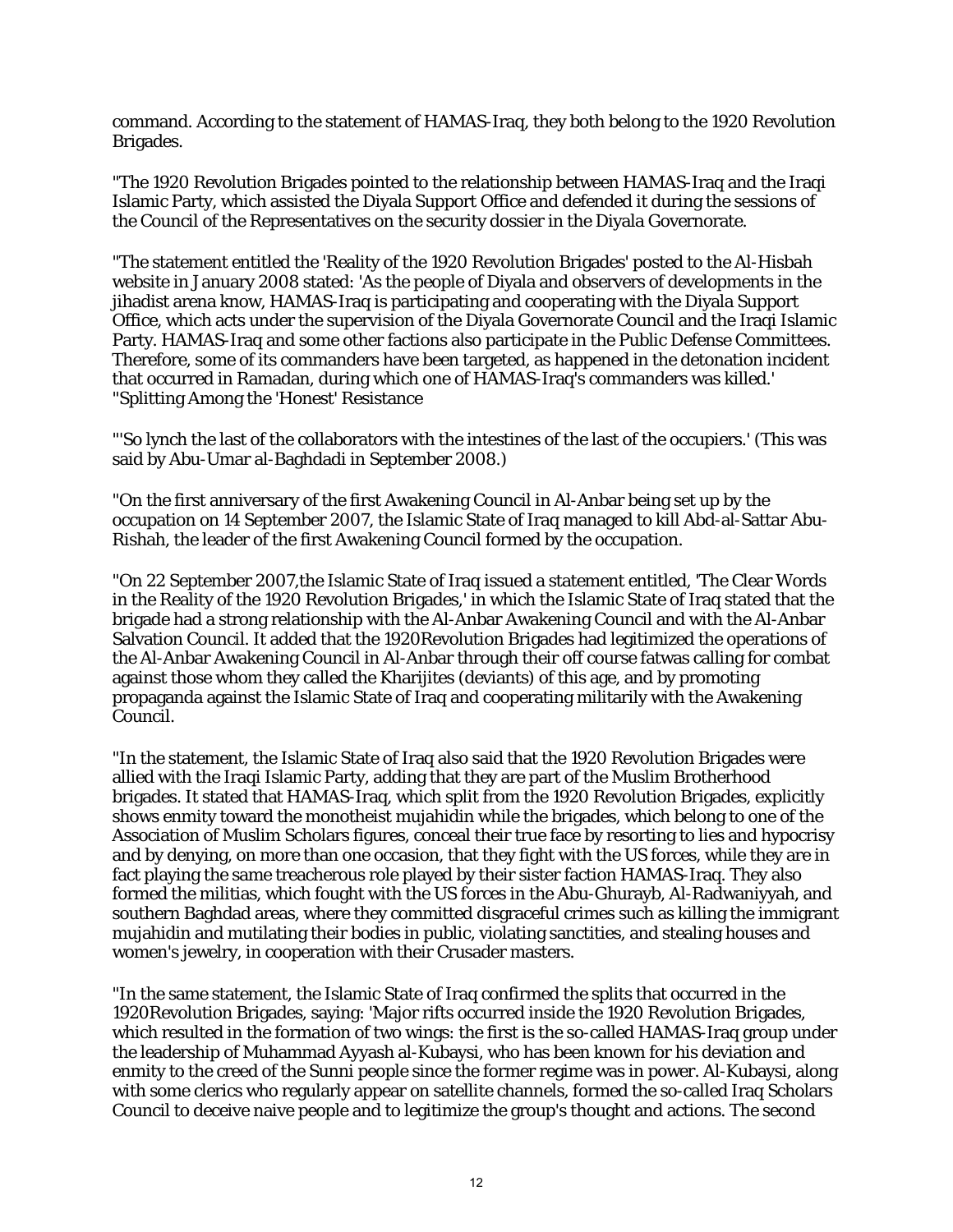wing, which has kept the name of the 1920 Revolution Brigades, is affiliated with a well-known figure in the Association of Muslim Scholars.'

"Harith al-Dari, secretary general of the Association of Muslim Scholars, stated on the Al-Jazirah channel on 9 October 2007 in the 'Midday Guest' program that fighting between the Islamic State of Iraq and Al-Qa'ida in Iraq is religiously prohibited, unlike our fight against the US occupation, for the reason that '95 percent of Al-Qa'ida members in Iraq are Iraqis, so they are our brothers.' He was referring to the factions which joined the occupation forces so as to fight and to undermine the newly born Islamic State of Iraq.

"Replying to Al-Dari, Al-Hashimi, deputy in the Iraqi Islamic Party, stated that Al-Dari is 'hesitant in his positions' and that 'Al-Qa'ida is more dangerous than the occupation.'This was reported on the Al-Jazirah Channel on 9 October 2007.

"Then comes the role of the Islamic Party which 'implements the strategies of the occupation.' This was announced in a statement issued by Ansar al-Islam, a major Iraqi jihadist group that cooperates and coordinates with the Islamic State of Iraq and agrees with their ideas and creed, though they are against the (establishment) of an Emirate. "Splits Within the Political Council

"On July 2008, the Ansar (al-Islam) group released the 'Book of Truth,' a review of five years of the occupation, in which it stated that 'the Islamic Party has not only participated in the occupation of Iraq but has also passed on a distorted Islam as per the US vision and started fighting the mujahidin who fight for the sake of God. The Islamic Party was issuing fatwas indicting them of causing mischief in the lands and issuing others for the government and the occupation that the mujahidin are Kharijites, and it is permissible to kill, imprison, and torture them'

"In mid-October 2007, on the first anniversary of the emergence of the Islamic State of Iraq, all the factions that fought the Islamic State of Iraq and launched a propaganda campaign against it began forming groups under new names following those rifts. There emerged the Political Council for (Iraqi) Resistance, which brings together HAMAS-Iraq, the JAMI Brigades, the Islamic Army in Iraq, the Al-Mujahidin Army, and the Al-Fatihin Army. These groups all agree that the 'Awakening' Councils 'were established to achieve security and serve the people. Their Shari'ah umbrella is the Iraqi Scholars Council, which split with the (Muslim Scholars) Association and sponsored by the Islamic Party in Iraq. They demanded the formation of a government of technocrats and holding elections as well as demanding the US Congress recognize them as the legitimate representative of the resistance and the sole negotiation channel. They later held meetings with the occupation in the Jordanian capital Amman.

"The Jihad and Change Front was formed and consisted of the 1920 Revolution Brigades and six other small factions. The new Front had a vision to operate within a larger group under the Shari'ah umbrella of the Muslim Scholars Association, headed by Shaykh Harith al-Dari. Although they view the Awakening Councils, the Army, and the Al-Sharikah (as received) as non-religious, they do not fight them. The Front's statements express refusal of the occupation projects such as the army, the police, and the political process.

"The Iraqi Islamic Party, the interface of the Muslim Brotherhood, blessed the 'launching of the Resistance Political Council.' The party said in a statement of support, dated18 October 2007: 'After that a group of the national resistance factions announced forming a political council, and after inspecting the Council's agenda, the Political Bureau of the Islamic Party declared its support and backing for the project.'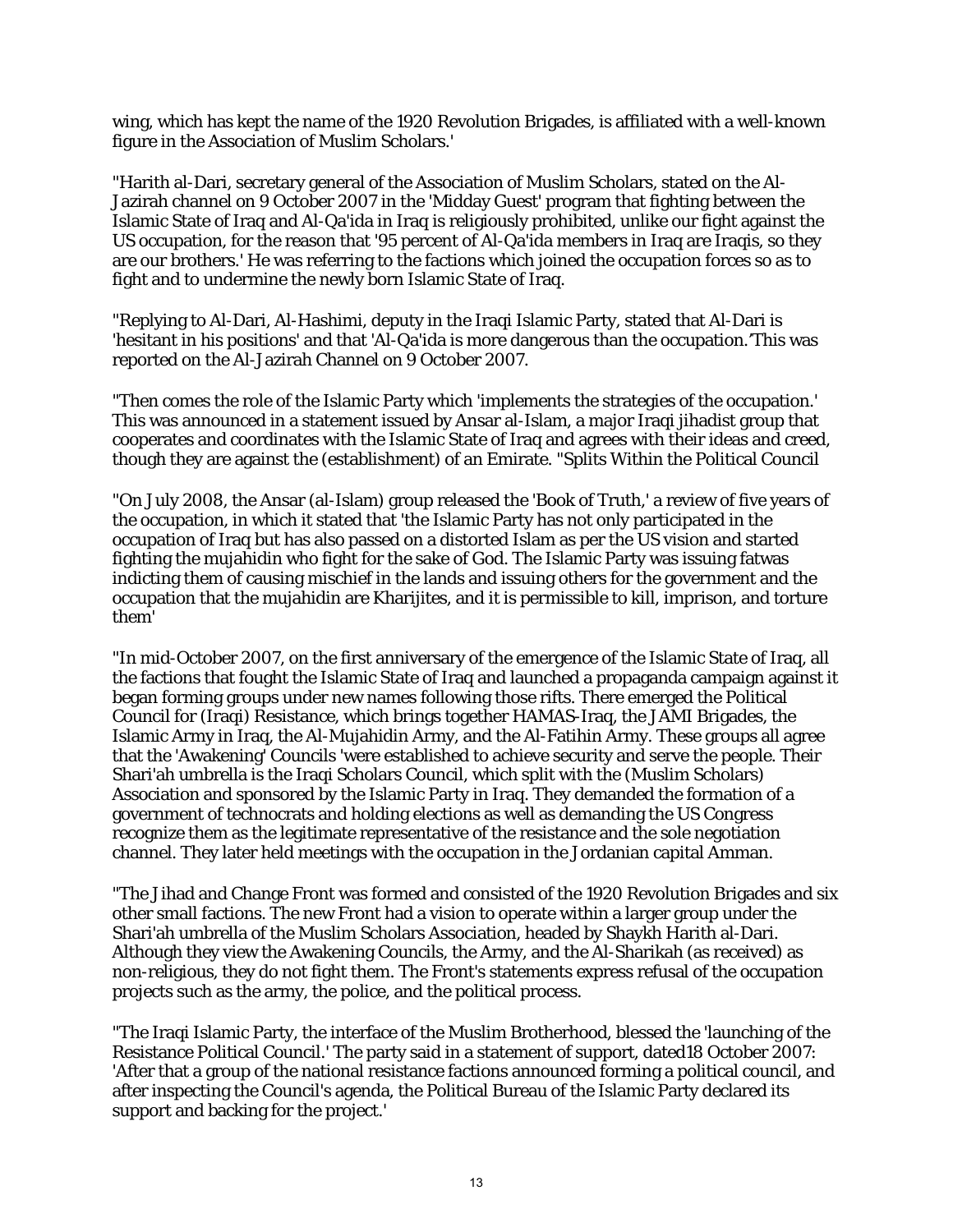"The Association of Muslim Scholars also issued a statement blessing the 'Jihad and Change Front.'On 20 October 2007, Nasir-al-Din al-Hasani, spokesman for the Front stated to the Yaqin Agency that the group 'views the Awakening Councils as part of the occupation's projects, and the army and the police are in the service of the occupation.'

"At the beginning of the year 2008, the Al-Fatihin Army withdrew from the Political Council for the Iraqi Resistance. In July of the same year, the Al-Mujahidin Army also withdrew. The latter accused the Political Council of cooperating with the occupation against some resistance factions. It also claimed that they support and sign up for the Awakening Council and that the council's leadership attends meetings with the occupation in the Green Zone and cooperates with it in the quest of the mujahidin's hideouts and stores of weapons in some of the Political Council's areas of activity. "The Muslim Brotherhood Role in Iraq

"On 3 May 2008, Shaykh Harith al-Dari said that 'five parties, spearheaded by the Iraqi Islamic Party, started to oppress the people, murder their opponents, and shed the blood of the Iraqi Shiites, Sunnis, and Christians who refuse the occupation's project. Anybody who refuses the project must be punished.'

"The story of the Muslim Brotherhood in Iraq began before the occupation of Iraq in April 2003. They had met on 12 December 2002 in the Iraqi opposition conference in London and were represented by Dr. Iyad al-Samarrai, deputy guide of the Iraqi Muslim Brotherhood, who holds British citizenship, and Hajim al-Hasani, the movement's secretary general at that time and a businessman with US citizenship. They were invited by the United States along with Zalmay Khalilzad to arrange the post-Saddam Husayn regime era. Other Iraqi figures were also present, such as Ahmad Chalabi, Abd-al-Aziz al-Hakim, Jalal Talabani, and Mas'ud Barzani.

"As an initial initiative of the US occupation, the US governor in Baghdad formed the provisional Iraqi Governing Council, IGC, and assigned the presidency of the Council to the Islamic Party, represented by the head of the party's Shura Council, Dr Muhsin Abd-al-Hamid. Muhammad al-Rashid, top leader of the Islamic Party said, 'I am one of those who commended the Islamic Party to be part of the IGC.

"The Islamic Party, together with the US governor; prominent Shiite figures such as Ibrahim al-Ja'fari, Abd-al-Aziz al-Hakim, Iyad Allawi; and Kurdish figures headed by Mas'ud Barzani and Jalal Talabani, participated in the drafting of the and demanded the party's masses to 'approve' the Constitution and to engage in the elections that followed the approval of the constitution, which does not recognize the Islamic Shari'ah as a system of government but allows the division and the federalization of Iraq to take place.

"Muhammad Ahmad al-Rashid, leader in the Iraqi Islamic Party, admitted that fact and stressed that 'the constitution did not provide the Islamic concept we, the scholars, wanted in its content or in the Islamic form of government we wished.'

"The Association of Muslim Scholars has the view that the party's voting and participation in the referendum 'saved the occupier and got it out of the impasse.' The adoption of the draft constitution is a scandalous and great plot aimed at disintegrating Iraq.

"The secretary general of the party, at that time, was the first chairman of an Iraqi council of representatives under the occupation. The party has participated in the governments formed by the occupation and managed by Al-Ja'fari and Al-Maliki. The new party's Secretary General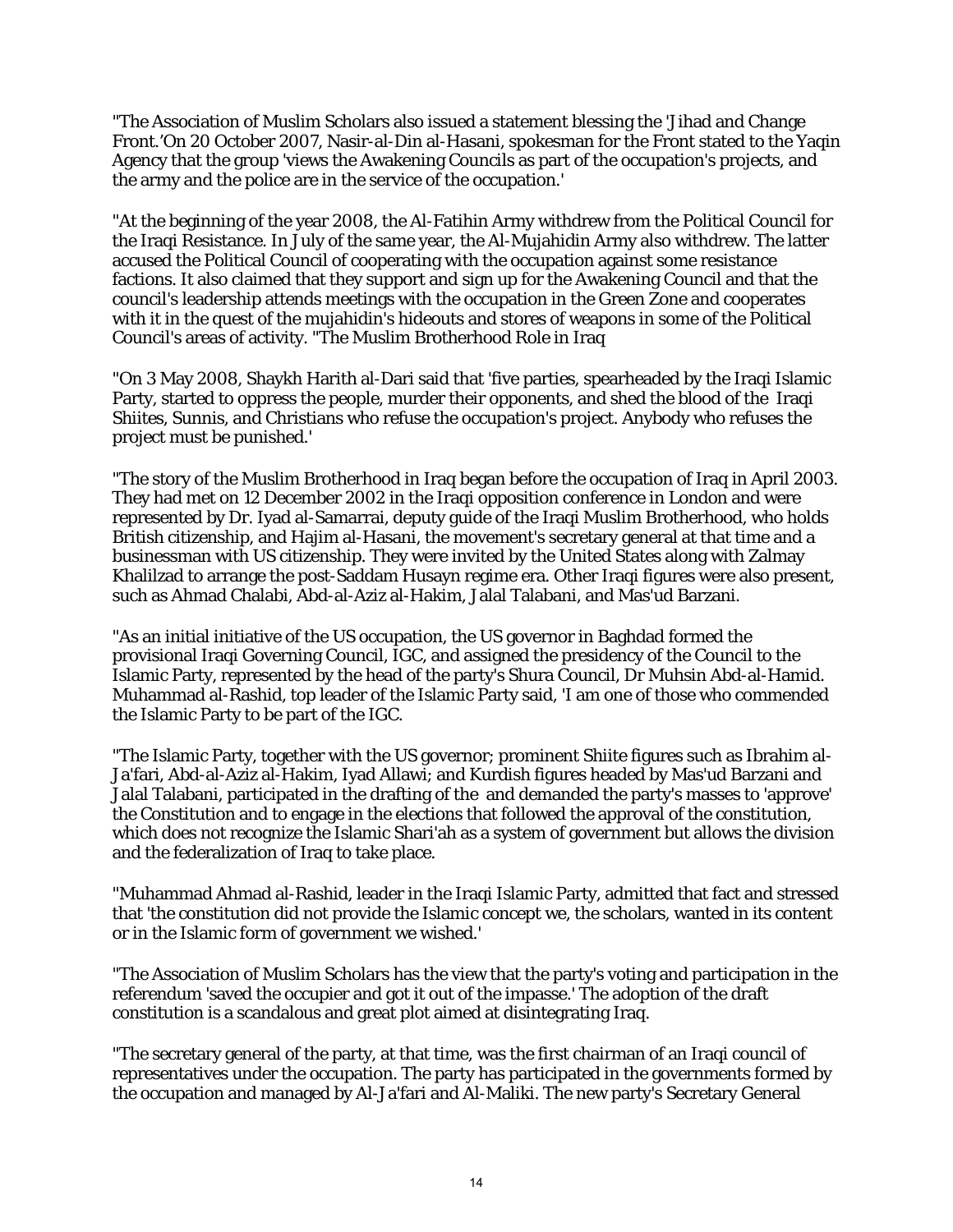Tariq al-Hashimi reached the post of the vice president of the Iraqi republic and Mahmud al-Mashhadani from the Islamic Party who became chairman of the Iraqi Council of Representatives.

"The party raised the slogan of 'Peaceful Struggle' against the occupation and formed militias to fight the Al-Qa'ida Organization in Al-Anbar as stated recently by Secretary General Tariq al-Hashimi in the Al-Arabiya Channel 'Frankly Speaking' last July.

"On 10 May 2007, Abd-al-Bari Atwan (editor-in-chief of) Al-Quds al-Arabi newspaper opines: 'Al-Hashimi and Al-Dulaymi both committed the biggest mistake in their political history when they entered the political process and provided it legitimacy. History will never discharge them because their act contributed significantly to the current situation in Iraq, including the geographical and sectarian division, civil war, sectarian cleansing, raising walls of hatred, and turning the whole country into a mass grave. They were enticed by formal positions, which prevented them from seeing the gravity of the situation in the country. They have now become isolated among their people by the bordering Arab communities. It truly is a miserable and unhappy end. "Five Catastrophes

"Al-Jazirah Channel announcer Ahmad Mansur wrote in his book entitled 'The Secrets of the Al-Fallujah Battle and the US Defeat in Iraq' and reported US Governor (as received) in Iraq Paul Bremer said: 'They are in a very bad situation in Al-Fallujah.' Ahmad Mansur also reveals the role of the Islamic Party in that battle when it represented the occupation in the talks with the people of Al-Fallujah. 'I can assure you that the delegation that moved to negotiate with the dignitaries of Al-Fallujah had benefited from the interests of the occupation forces, which was passing through a difficult time, more than the interests of the people of Al-Fallujah. The Islamic Party then issued a statement in which it announced a cease-fire between both sides. This fell in the favor of the occupation forces which were experiencing a difficult situation and much worse conditions than the people of Al-Fallujah.

"In his memoirs, Ahmad Mansur reported US Governor Paul Bremer praising the leadership of the Islamic Party and the role it played, especially Iyad al-Samarra'i and Hajim al-Hasani, with whom he had a relationship.

"The Muslim Brotherhood theoretician and Islamic Party leader Muhammad Ahmad al-Rashid - - Abd-al-Mun'im Salih Ali al-Azzi -- enlightened the role of the (Islamic) Party in calming the situation in Al-Fallujah after being authorized by Paul Bremer, US Governor of the US occupation, and as spelled out in a document presented by Al-Rashid and published on the Islam Today website, which is administered by Dr. Salmanal-Udah.

"Al-Rashid stressed that the Party has managed to convince several chieftains in Al-Fallujah to lay down their arms and cease-fire, although he admitted that the occupation did not abide by that. They also managed to make the chieftains and some personalities from the 'Iraqi resistance' sign a commitment not to attack the occupation forces which occupy Iraq and carry out military operations inside Al-Fallujah.

"Abu-Mus'ab al-Zarqawi raised the same issue in his audio message, released in January 2006 and entitled 'God Will Suffice You Against Them,' when he spoke about the first battle of Al-Fallujah and the role of the Islamic Party in it.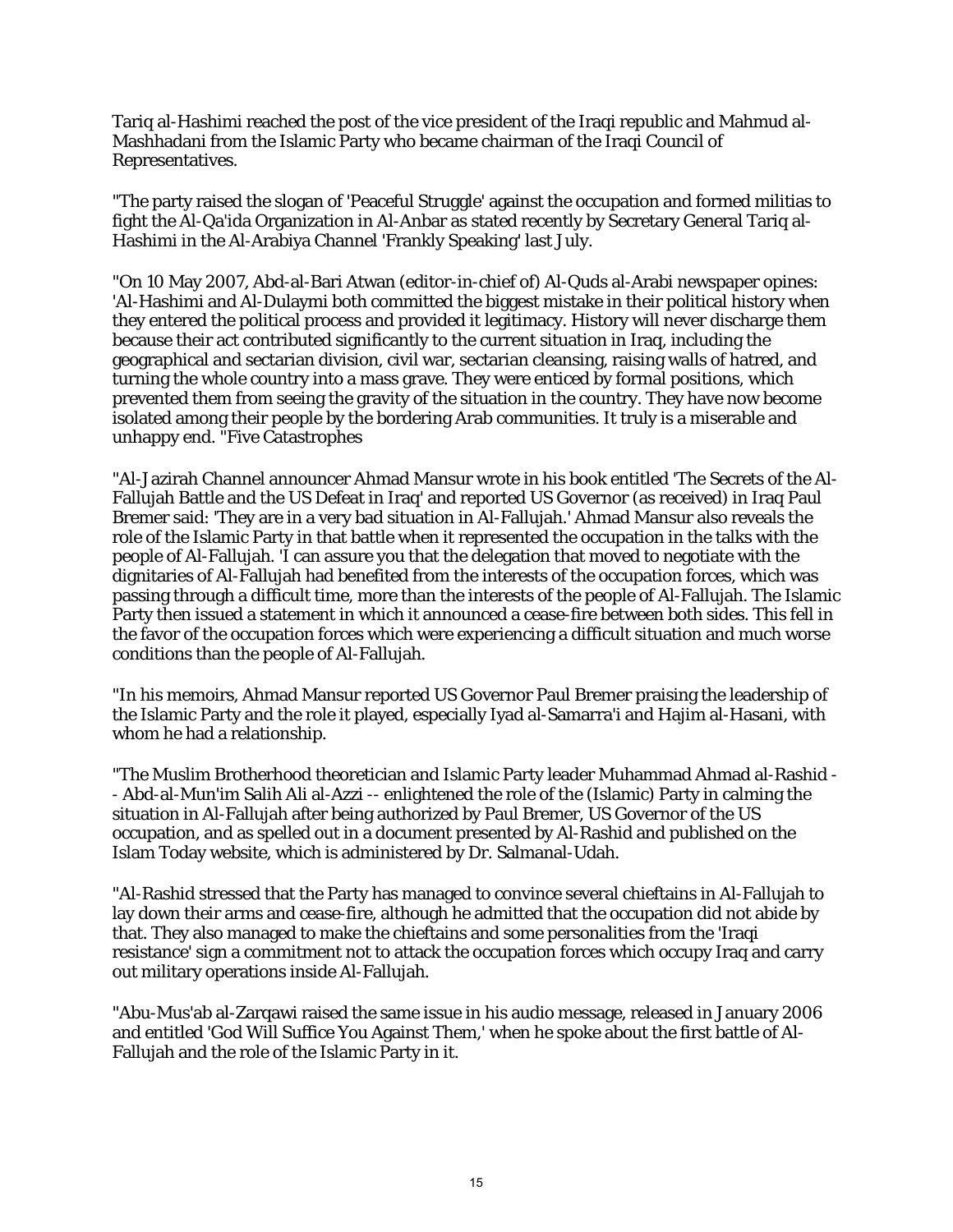"In the same recording, Al-Zarqawi adds: 'It is this Party which worked in order to save the US presence in Iraq from the quagmire in which it was sinking after the Crusader and Shiite forces around Al-Fallujah were tightly besieged, and after the mujahidin, God be praised, cut off their supply lines, and after the earth under them became a burning fire to the extent that their carriers and vehicles ground to a halt in their tracks because they were out of fuel.

"The brothers who had been detained in Abu-Ghurayb prison said that the prison management during the Al-Fallujah battle became certain that they would perish after the mujahidin cut off all roads leading to this jail, and they were convinced that the mujahidin's arrival was imminent. The prison management asked them: What will you do to us if the mujahidin arrive here? Our brothers said: You will hand over your weapons in exchange for ensuring your safety. The two sides agreed to this. Then the Islamic Party carried out its thankless initiative to save their US master.

"On May 2007, Abu-Hamza al-Muhajir, successor of Abu-Mu'ab al-Zarqawi and war minister in the Islamic State of Iraq, was required to converse, in short, that the Muslim Brotherhood in Iraq 'have fallen into five catastrophes: first, they participated in helping the occupation of Muslim land; second, they formed and participated in a false government outside Shari'ah and made it legal; third, they discouraged people from jihad which is their religious duty; fourth, they cursed the mujahidin, made false accusations about them, stabbed their methodology, and today they are trying to disperse their gathering and divert their word; fifth, they promoted both Irja and Takfir creeds among Muslims public.' "Five To Be Killed

"On September 2007,(Islamic State of Iraq Amir Abu-Umar) al-Baghdadi revealed, before and after the release of the Ansar al-Islam's 'Book of Truth,' that the role of the Muslim Brotherhood in Iraq has gone beyond the Shari'ah and national slogans they promoted. Al-Baghdadi said: 'The plan of jihad in the Land of the Two Rivers is today facing a vicious attack and fierce war at the hands of treachery and betrayal -- hands which have, throughout their history, accepted the culture of defeatism and subservience. No sooner had the nation woken up in a certain area than they hastened to destroy its youthful awakening in the name of religion and on the pretext of protecting the gains and interests of Muslims. The foreign and local enemies always find in this sedition the best support for them in implementing their plans.

"We like frankness, although it is bitter sometimes. Our nation should realize that the Muslim Brotherhood in the Land of the Two Rivers, headed by the (Iraqi) Islamic Party, is today carrying out the ugliest campaign to obliterate the features of religion in Iraq, especially the zenith of religion--jihad. While the Kurds are working hard to build their Kurdish state and the rancorous rejectionists are seeking to bolster their control of the entire country, especially areas in the center and south, we see that the Muslim Brotherhood, through their leadership of the Al-Tawafuq (Accord) Front, are working hard for the sake of the occupation. They are brushing aside the blood that has been spilled, the honor that has been violated, and the money that has been spent. They are asking, in unique persistence, that the occupation stays until the pillars of the state of the rejectionists in Iraq is firmly established and its military and security institutions are built.

"Furthermore, the Muslim Brotherhood formed the Diyala Support Council and boasted about that: to strike the mujahidin and to expose them wherever they go. The armed brigades affiliated with the Muslim Brotherhood trend have participated in this war, led by the HAMAS-Iraq and JAMI (Islamic Front for the Iraqi Resistance). They exposed the weakness of the mujahidin and stood with the occupier against the mujahidin. They have also worked as guides to every arms depot they know. Eventually, they have supported the occupier against us wearing civil uniform.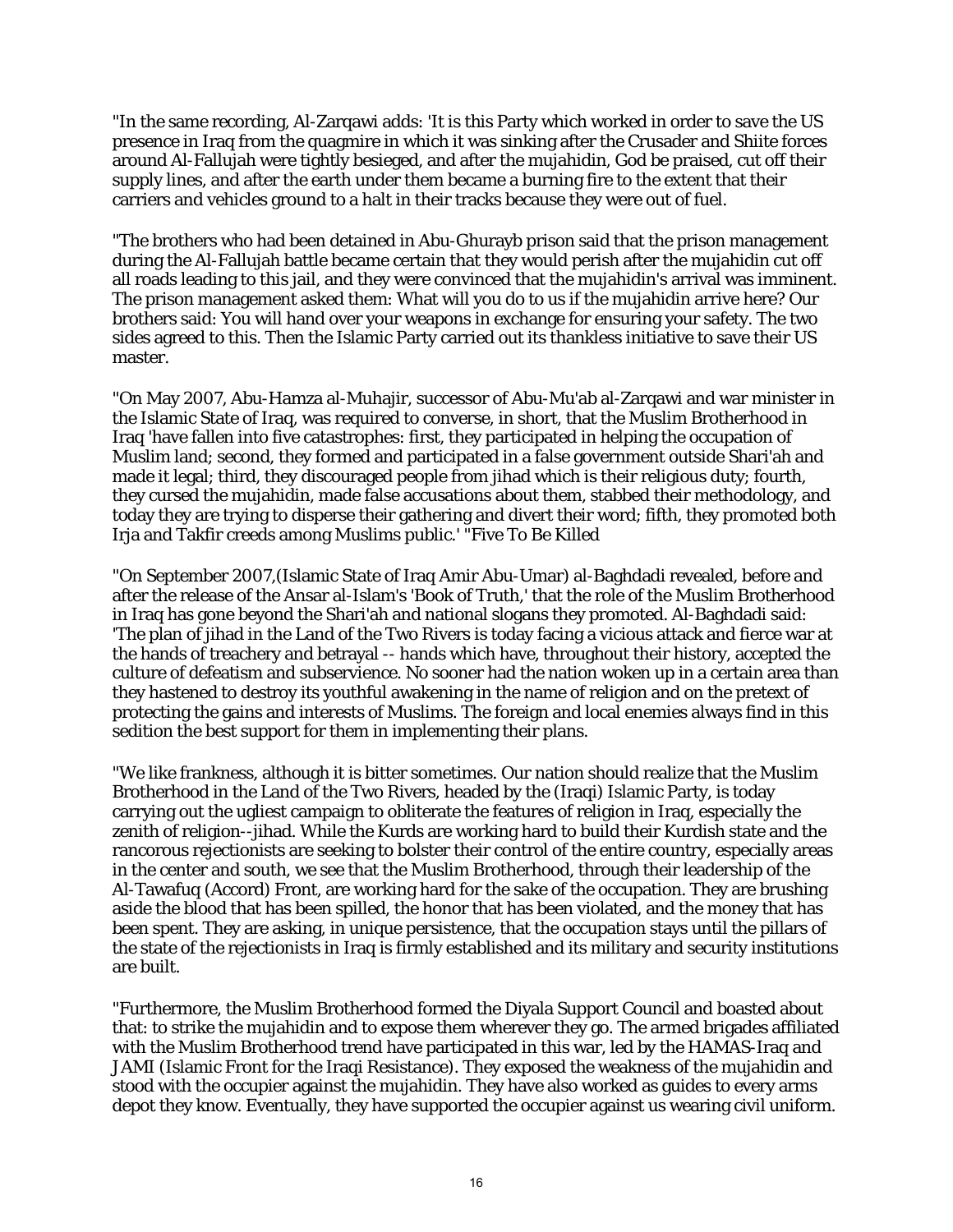The occupier, however, marked them by putting a sign on their shoulders so as to distinguish them from the mujahidin. This has reached the point where a US commander in Ba'qubah, Silver Land, praised them by saying: 'The 1920Revolution Brigades are the guards of Ba'qubah, and they are usually in the forefront of our fight of the terrorists. We have great confidence in them and in their commanders. We will get them enrolled in the Iraqi police and army. 'These are actually HAMAS-Iraq or the Brigades.

"Throughout this long series of the march of the Islamic Party, which has seen its Secretary General Tarik al-Hashimi directly leading the battles of the US occupation in Mosul which he described as a campaign of 'cleansing Mosul and Ninawa of terrorists and Takfiriyin (those who hold people infidels). This has resulted in the killing and arrest of more than 1,500 people whom the Al-Maliki government described as terrorists, a fact that obliged Abu-Umar al-Baghdadi, amir of the Islamic State of Iraq, to issue his audio recording dated September 2008.

"'We have stated previously that we do not want to get into a war with the offender Islamic Party so as not to tear apart our efforts. However, this party has deployed all the military and media efforts -- together with the worshipers of the cross and the grandchildren of the Majus (worshippers of fire) -- to fight each and every mujahidin soldier of God in the Lands of the Two Rivers. Their weakness was then exposed to every Muslim, and no longer are their acts a secret to anyone. Although we have sought excuses for some of them in the past; our hearts today are assured that there is no excuse for any of them belonging to the alliance of Satan. Killing the aides of the occupation becomes a religious duty, just as is the case with the occupiers. It is an obligation which does not fall under any pretext, even if they utter the Al-Shahadatayn (the two attestations), perform prayers, observe fasting, or claim to be Muslims.'

"On the seventh anniversary of the September 11 (attacks), the Islamic State of Iraq amir ordered his soldiers: 'Having said that, we declare the (Iraqi) Islamic Party, in all its branches, leaders, and members, to be a warring enemy of God and His prophet and an infidel and apostate sect whose members must be killed wherever found, for we did not offer thousands of martyrs and lose tens of thousands to captivity so that the fruit of the jihad may be lost and that the Land of the Two Rivers may transition from a Ba'thist secularism to an American secularism under the pretext of national unity. The Islamic Party's rebellion and its war on religion and those upholding it can only be defeated with the uprooting of this cursed party, so lynch the last of the collaborators with the intestines of the last of the occupiers. Based on the above, we give all members of this party 15 days to renounce their beliefs and repent, with the exception of five people: Usamah al-Tikriti, Ala Makki, Abd-al-Karim al-Samarra'i, Ibrahim Ni'mah, and Tariq al-Hashimi. These five are to be killed whenever possible, and the grace period does not apply to them. We urge our brothers to adhere to this period and use it to gather all the necessary information. If the period ends, kill them wherever you find them, lurk for them in all places, and show them no mercy for their Islam, so that by the time the Id comes (once Ramadan ends), the land will have hopefully been cleansed of their filth. Not only do we want to tear down the walls of their headquarters, we also want their rotten heads wherever they may be. However, you must thoroughly investigate and confirm one's affiliation with this party, for those who embraced Islam with certitude may not be accused of renouncing it based on doubts.

"We announce a valuable gift which I will personally present to whoever brings me one of the heads of the leaders of the Iraqi Islamic Party, including its deputies in the Iraqi Council of Representatives, members of the (Islamic) Party's Shura Council or Political Commission, or an official in charge of a governorate.

"Redrawing the Map of the Region and the World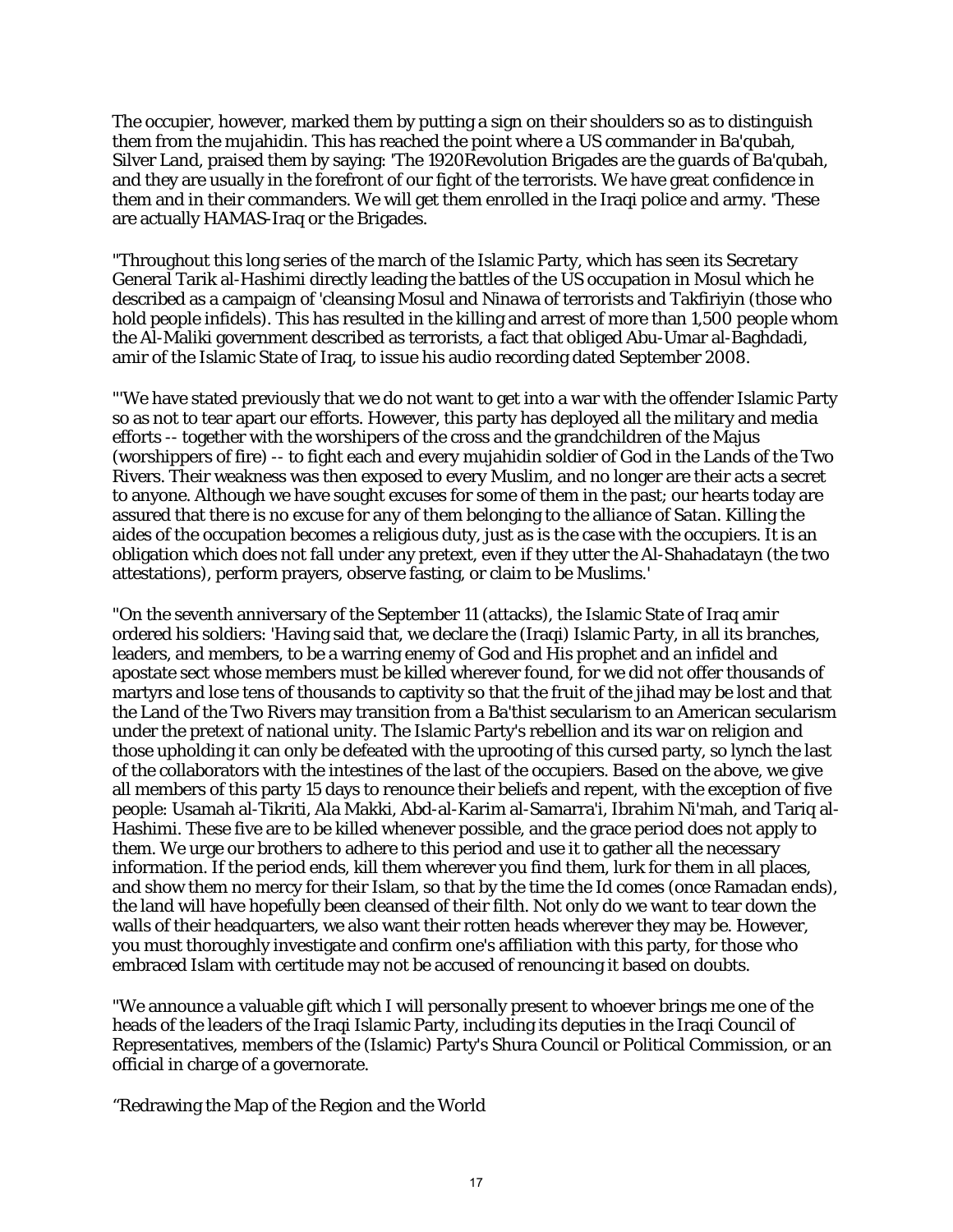"On 26 June 2008, when25 senior leaders of the Awakening (Councils), leaders of the Islamic Party, and five senior officers of the occupation forces, spearheaded by commander of the Marines, met to discuss the date to hand over Al-Anbar; a soldier of the Islamic State of Iraq penetrated the group and blew himself up, killing everybody, including a US general, the highest-ranking officer to be killed to date in the war in Iraq and Afghanistan.

"On November 2007, Shaykh Usama bin-Ladin issued a speech entitled 'To Our People in Iraq,' in which he defined who the mujahidin are and what their plans are. He differentiated them (from the common people) for being the upholders of the approach of the martyrdom operations, those who reject the political process under the occupation, and those who endeavor to establish an Islamic state from one ocean to another, not a national state.

"Shaykh Usama bin-Ladin views the dispute among the mujahidin -- to whom he assigned those attributes-- in Iraq as being normal.'They are like any other Muslims in other worship; they might be right or wrong.' Shaykh Usama showed the way to resolve disputes through referring to 'scholars and tribal chiefs -- who are proven not to support the occupation, not being part of the political process, not engaging the army, the police, or the Awakening Councils, and not shedding the blood of Muslims -- to arbitrate between the rival groups.'"In the end of 2007, Usama issued an audio recording calling for the rest of the mujahidin in Iraq to pledge allegiance to Abu-Umar al-Baghdadi, amir of the Islamic State of Iraq. In his speech, Bin-Ladin said: 'I believe that all these ferocious campaigns against the mujahidin in the Islamic State of Iraq are staged because these mujahidin are deeply committed to righteousness and the prophet's teachings. Amir Abu-Umar al-Baghdadi and his brothers are not like those who would bargain over their faith and accept half solutions or who would meet the enemies half way. Rather, they come out openly with the truth and satisfy the Creator, even if this were to result in angering the creatures.' This is attributed to 'The Way to Foil Plots' by Shaykh Usama bin Ladin on January2008.

"The chieftains met with the leaders of the Islamic State of Iraq to contain the disputes between the mujahidin in what was seen as an important step. On April 2008, they agreed to entrust Abu-Umar al-Baghdadi with the authority to follow up the committees emanating from this meeting and agreed on rejecting the occupation and all its political, military, and security projects, including the Awakening Councils. Abd-al-Bari Atwan in Al-Quds Al-Arabi newspaper on 12 May 2007 said: 'The US project is defeated not only in Iraq but in the whole Islamic world, and the smart one is he who gets rid of its filth as soon as possible. It is not wise that the Arab leaders can be more Americanized than the (US) Congress itself.'

"On 22 October 2007, Usama bin-Ladin issued (an audio) statement entitled 'To Our People in Iraq' in which he said: 'Oh, mujahidin! Your continuing in this blessed jihad is fateful and more awaits you around the corner. The entire world is following your magnificent victories, and it knows that its history has turned a new page with major changes, and the map of the region will be redrawn at the hands of the mujahidin, with God's permission, and the artificial borders placed by the Crusaders will be erased for the state of truth and justice to be established, the greater state of Islam from the ocean to the ocean, God permitting.'

"'Iraq has given the opportunity to the Al-Qa'ida forces to shift its influence and reach Syria, Turkey, Jordan, and even the north of Lebanon, Gaza, and the Islamic Maghreb. 'This was attributed to Michael Shawyer, Al-Watan Al-Arabi, on 24 April 2008.

"This was affirmed previously by Amir Abu-Mus'ab al-Zarqawi and reiterated by the Islamic State of Iraq Amir Abu-Umar al-Baghdadi.'We are a stone's throw from the place where the